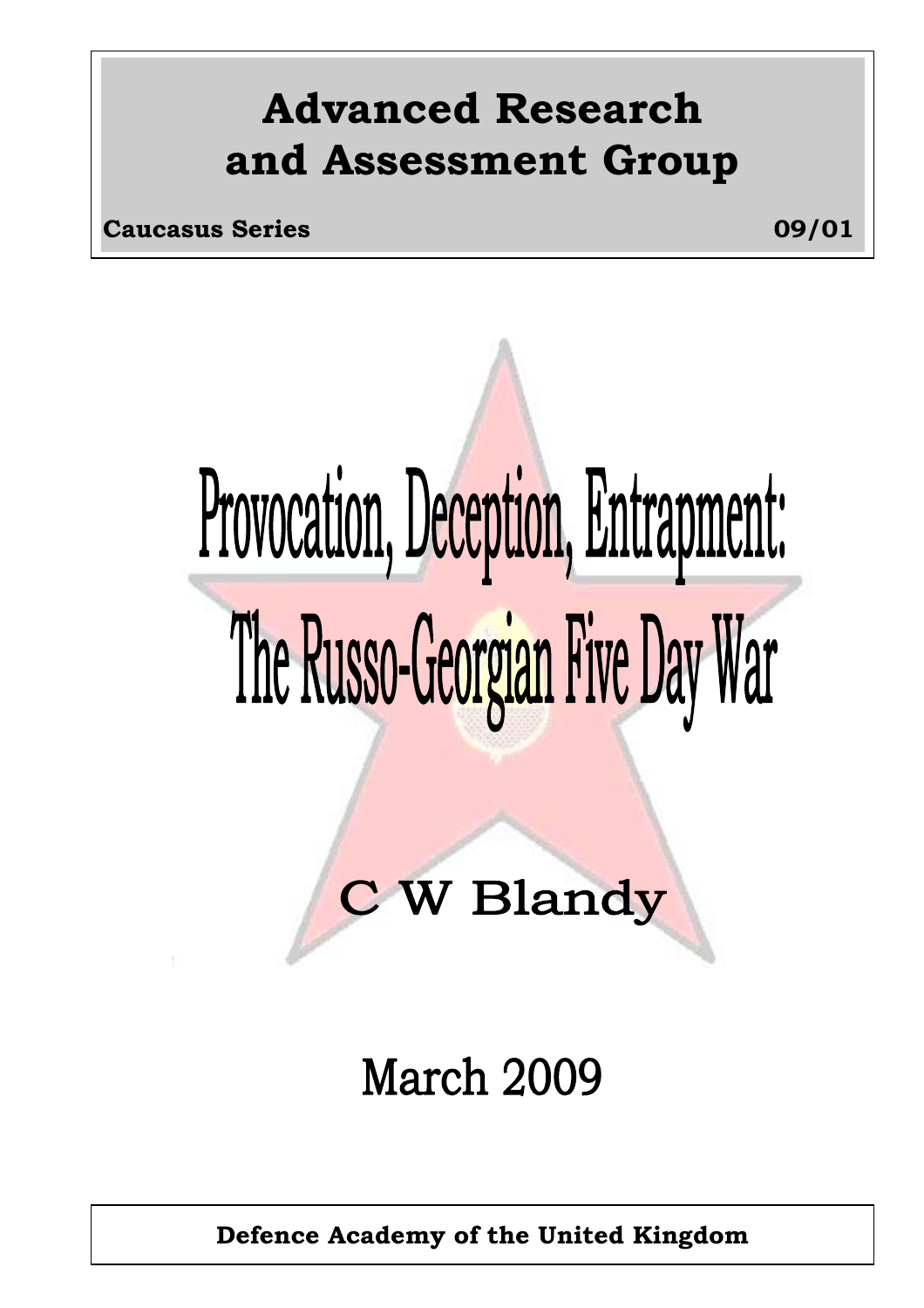#### **Provocation, Deception, Entrapment: The Russo-Georgian Five Day War**

#### **C W Blandy**

#### **Key Points**

- Russian annexation of Abakhazia and South Ossetia has increased instability throughout the region.
- Georgians will not accept annexation of their territory
- Within weeks snow will melt increasing the danger of war
- Tbilisi must be made aware of the need for restraint
- Cross-border ethnic groups possessing dual nationality are vulnerable to manipulation

#### **Contents**

#### **Introduction**

#### **Provocation**

Spring Activity in Northern Caucasus Military District (NCMD) Map 1 – Russia, Georgia, South Ossetia, Abkhazia and the Black Sea Coast "Kavkaz-2008" Table 1 – Highways, Routes and Passes over the Main Caucasus Range

#### **Deception and Entrapment**

Map 2 – South Ossetia

#### **The Future**

Digging in Box 1 – Cross Border Span of Ethnic Groups More Trouble to Come

#### **Appendix 1 "Kavkaz-2008"**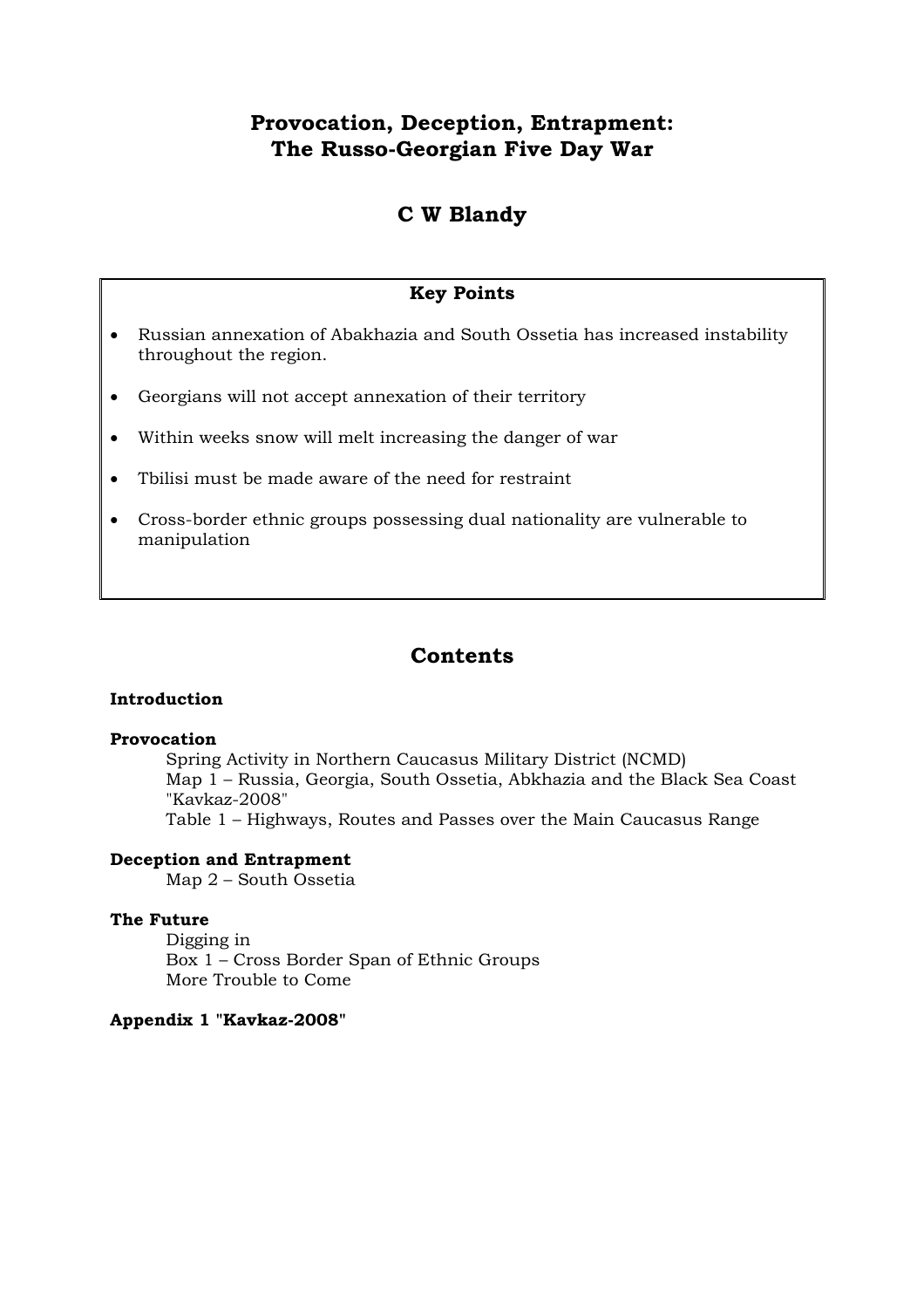#### **Provocation, Deception, Entrapment: The Russo-Georgian Five Day War**

#### **C W Blandy**

#### **Introduction**

Still embittered by the fall of the Soviet Union, angered by the West and its policies, emboldened by revenues from hydrocarbon production and transportation, there can be no doubt that Russia still intends despite the financial downturn to reestablish its former position and influence throughout the Caucasus, Black Sea and Caspian regions.

Russian assertiveness as exhibited in Georgia in August 2008 not only fuelled concerns in the West, but also prompted 'shock and horror' amongst near-abroad states, unease amongst signatories of the Collective Security Treaty Organisation and silence from the Shanghai Cooperation Organisation.[1](#page-14-0) Certainly, Moscow's intervention changed the geopolitical landscape in the Caucasus-Caspian region dramatically. It was not so much the fact of Russian armed intervention into South Ossetia itself, but the scale of the subsequent military encroachment into the rest of Georgia that changed the geopolitical landscape. Ostensibly a Georgian artillery bombardment of Tskhinvali, the capital of South Ossetia, on the night of 7/8 August 2008 triggered the Russian ground intervention. Air strikes were carried out on the Georgian infrastructure in parallel with amphibious landings on the Georgian coast.

Many articles and analyses have been devoted to the conduct of the Five Day War (FDW), not only highlighting the Georgian President's foolhardy attempt to restore constitutional order in South Ossetia, but also casting a critical eye over the Russian army's performance, its leadership at the higher level and lack of modern equipment. Little analysis has been published about the provocation, deception and entrapment by Russia which led to its de facto annexation of South Ossetia and Abkhazia. The purpose of this short paper is to examine Russian pressure on Georgian decision-making in the period between April and August 2008, with a view to identifying some of the escalatory and obfuscatory techniques that may have been used, and the potential for future conflict. Without repeating earlier published analyses,[2](#page-14-1) it is appropriate to make two basic observations in this paper to set the events in context.

First, an article by Yuliya Latynina in *Novaya Gazeta* provides an interesting insight into the internal dynamics of the 'local war'. Latynina stated that Russia and Georgia did not have any strategic differences in the Caucasus, in fact they both needed peace. In the case of Russia, it had lost control over Ingushetia, Dagestan was in chaos, Kadyrov controlled Chechnya, but then who controlled Kadyrov? Under these conditions Russia simply did not need a war in the Caucasus.[3](#page-14-2) In her view it was the Kremlin *siloviki,* the military, security and law enforcement officials in the power wielding structures who needed this war. Nowhere could the inconsistencies between the strategic interests of Russia and those of the Kremlin be seen so vividly as in the Caucasus. Latynina went further: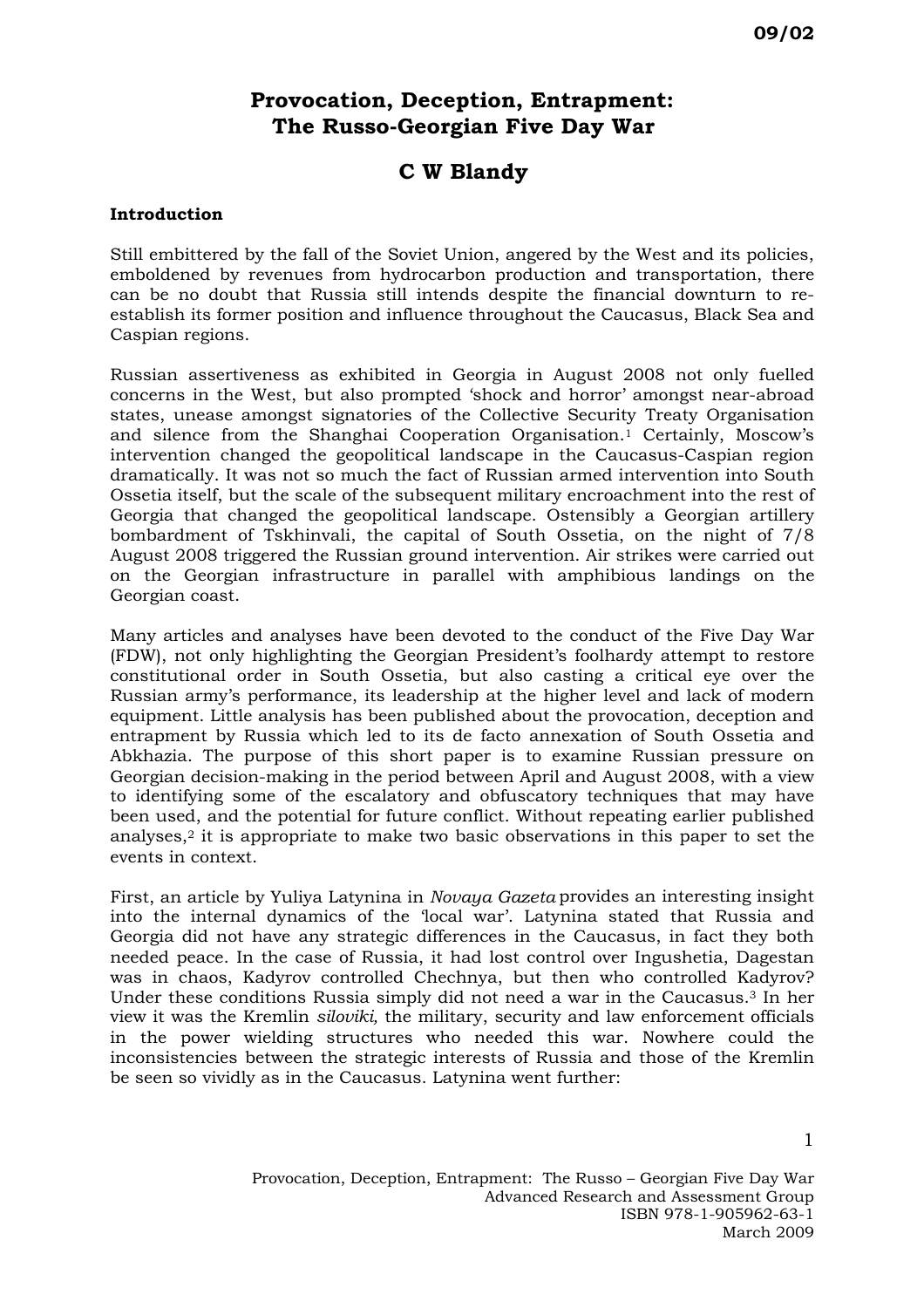*The* siloviki *have no strategic interests whatsoever. They only have tactical interests. Furthermore, a major has an interest in obtaining a star, a general has an interest to receive 'readies', a Kremlin person has an interest in the siloviki remaining in power*.[4](#page-14-3)

Latynina opined that there were not two, not three, but four parties which participated in the war: Russia; Georgia; the South Ossetian authorities with the Chekists; and the South Ossetian people who were squeezed between Saakashvili and Kokoyty.[5](#page-14-4)

Second: traditionally the Russian military mind, as embodied in the General Staff, looks further ahead than its Western counterpart, on the basis that "foresight implies control".[6](#page-14-5) Having made the 'decision', the military mind works backwards from the selected objective to his present position. Subsidiary goals are identified for achieving the objective. The Soviet and Russian General Staffs over a long period of time have studied the application of reflexive control theory both for deception and disinformation purposes in order to influence and control an enemy's decision making processes, for:

*Control of an opponent's decision, which in the end is a formation of a certain behavioural strategy on him through reflexive interaction, is not achieved directly, not by blatant force, but by means of providing him with the grounds by which he is able logically to derive his own decision, but one that is predetermined by the other side*.[7](#page-14-6)

This can be achieved:

- By applying the pressure of force.
- By assisting the opponent's formulation of an appreciation of the initial situation.
- By shaping the opponent's objectives.
- By shaping the opponent's decision making algorithm.
- By the choice of the decision making moment.

All of these applications could be regarded as having some utility with regard to relations between Moscow and President Saakashvili. Whether the removal of President Saakashvili was a subsidiary goal or the main objective remains to be seen, but it may certainly be regarded as a stepping stone to the reassertion of Moscow's influence and power throughout the Caucasus. Whilst Russian armed intervention has as yet not achieved the removal of President Saakashvili, military action has wrested the unrecognised republics of Abkhazia and South Ossetia away from Tbilisi's grasp. Perhaps the article published so appositely in the Russian military newspaper *Krasnaya Zvezda* on 13 August 2008 at the end of the FDW containing a detailed psychological profile of President Saakashvili was indicative of studies and assessments which could have formed a useful template for shaping the Georgian President's decisions. [8](#page-14-7)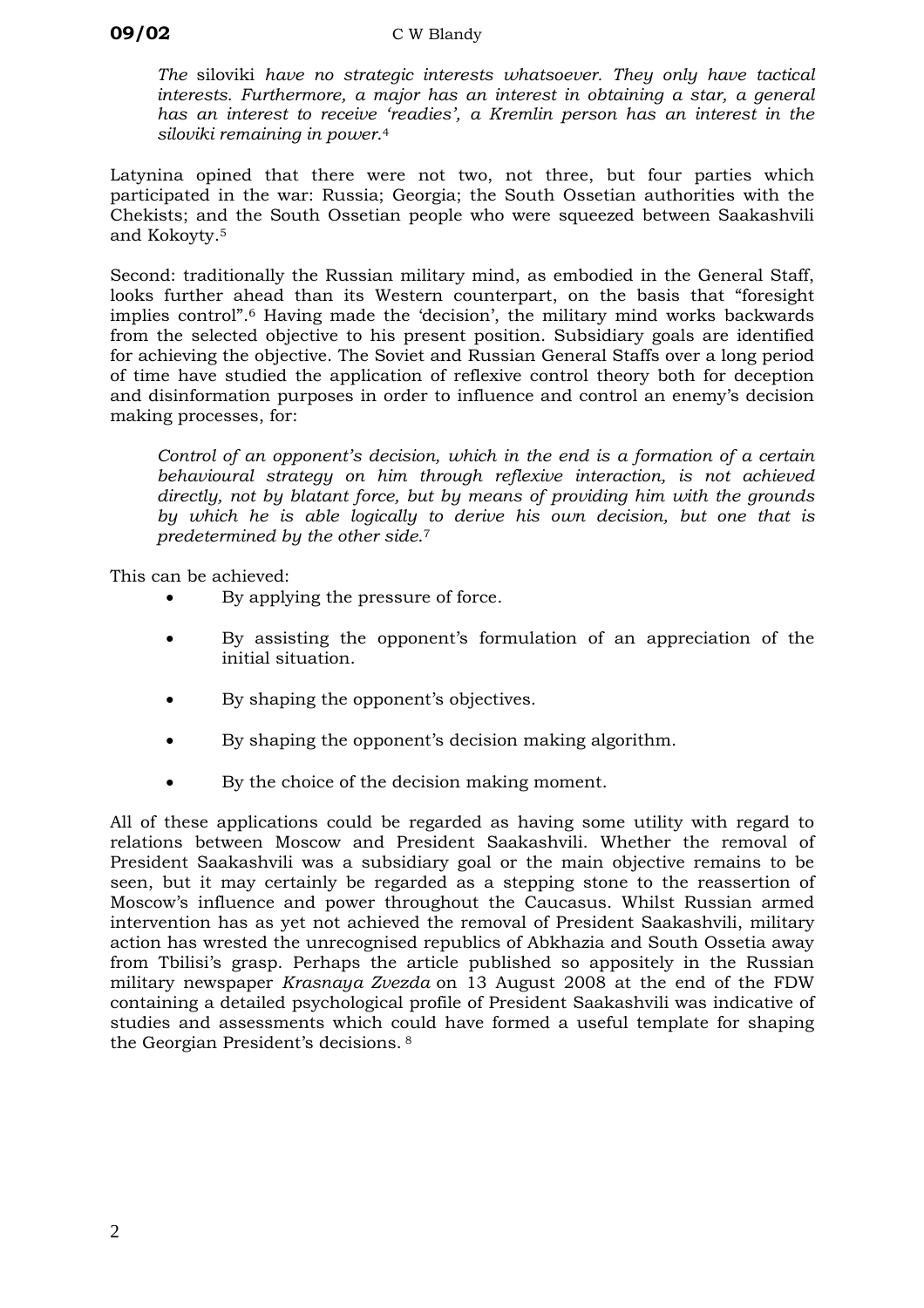#### **Spring Activity in NCMD**

Plainly in the spring of 2008 Tbilisi was becoming concerned about Russian military activity in the North Caucasus, which was stretching over into Abkhazia and South Ossetia. Georgia launched a number of drone reconnaissance flights to try to assess the military activities taking place on the northern side of the Great Caucasus Range with particular emphasis on Abkhazia. Unfortunately for the Georgians, the Abkhaz downed two Georgian drones on 18 March and 20 April, with a further two more on 4 May and a fifth on 8 May.

As the outgoing commander of North Caucasus Military District (NCMD), Army General Aleksandr Baranov, stated in April 2008, Russian troops in NCMD had a direct responsibility for peace-making operations in the region. Russia's contribution to the composite Control Commission's force for the maintenance of peace in the zone of the Georgian-Ossetian conflict was one motor rifle battalion from 135 Motor Rifle Regiment whose permanent base location is at Prokhladnyy in Kabardino-Balkaria. The collective forces for the maintenance of peace in the zone of the Georgian-Abkhaz conflict were formed from subunits belonging to 131 Separate Motor Rifle Brigade from its permanent base at Maykop (Republic of Adygeya).[9](#page-14-8)



**Map 1 – Russia, Georgia, South Ossetia, Abkhazia and the Black Sea Coast**

#### **Key**

K – Kodori Gorge; S – Shatili and P – Pankisi Gorge.

There was also a deployment of units into the field from NCMD's 58 Army to various locations in NCMD long before the commencement of major military exercises due

**09/02**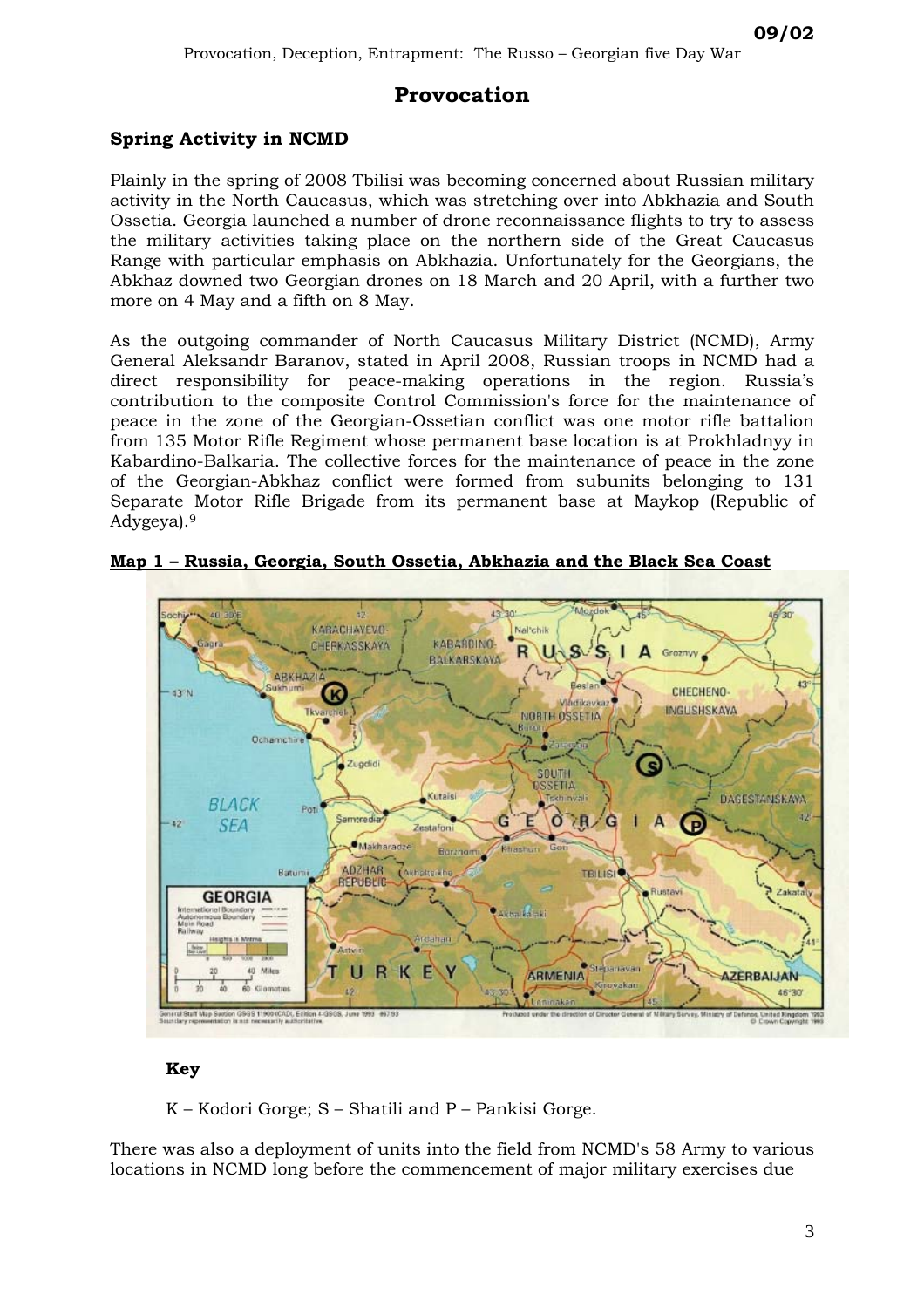to be held in July as "Kavkaz-2008". During May units from 58 Army set up encampments throughout the length of the Transcaucaus Highway (Transkam) from Vladikavkaz to the Roki tunnel on the border between North and South Ossetia. This early field deployment of 58 Army's units and subunits took place about the time of the handover of command of NCMD between Army General Baranov and Colonel General Sergey Makarov.[10](#page-14-9)

*The Georgian leadership simply could not fail to know about the concentration of forces on the border, nor the clear demonstration of Russian preparedness to intervene if the situation required*.[11](#page-14-10)

At that time Tbilisi's attention was being diverted increasingly to the situation in Abkhazia. Was Moscow at this stage considering contingency plans should there be a military move from Georgia over Abkhazia and in the upper Kodori Gorge? Before any movement of ground forces in NCMD due to the unsettled and tense situation throughout the military district, a requirement would exist for route clearance involving sapper reconnaissance and regular culvert patrols to neutralise improvised explosive devices. Time and space calculations were other factors to be considered in any large movement of troops and equipment. Under normal circumstances the rate of movement of a column would be restricted to 40 kph.[12](#page-14-11) Furthermore roads are not up to Western European standards. Prior deployment of troops in encampments with detachments for collection and repair of vehicles along the Transkam would certainly ease problems should a major deployment of ground forces become a necessity.

Between April and June 2008, the three main indicators of immediate concern for Tbilisi were, first, the increase in strength of the Russian peacemaking detachment in Abkhazia to the maximum ceiling of 3,000 men. Second, at the end of May a detachment of 400 Russian railway troops and engineers was deployed to Abkhazia to restore 50 kilometres of railway line between Sukhumi and Ochamchire without either informing Georgia or obtaining Georgian permission.[13](#page-14-12) As Pavel Felgengauer noted, in the past the deployment of Soviet railway troops was synonymous with the opening of a new front or direction in a military campaign.[14](#page-14-13) A third indicator of future trouble was the unauthorised transportation of weapons and explosives by Russian peacemaking troops in the area of Zugdidi in Georgia and their arrest by Megrelian region police.[15](#page-14-14) Other matters of longer term unease for Georgia were the possibility of Ochamchire being used as a base for the BSF and Gazprom's announcement of offshore exploration for oil and gas in the Black Sea adjacent to the Abkhaz coastline.[16](#page-14-15)

Georgians had been hoping that with the change of Russian president from Vladimir Putin to Dmitriy Medvedev relations between Tbilisi and Moscow would improve. Not only did this prove to be a pipedream, but relations between the Russian and Georgian presidents fell to an even lower level after the recriminations over the Zugdidi incident. So the Georgian president might reasonably have felt himself under mounting pressure.

#### **"Kavkaz-2008"**

The active phase of the "Kavkaz-2008" exercises began on 15 July, the same day that the exercise "Immediate Response" began on the other side of the Great Caucasus Range in which 600 Georgian troops and 1,000 American servicemen participated. As Vladimir Mukhin noted in *Nezavisimaya Gazeta,* the General Staff "organised a larger scale arrangement".[17](#page-14-16)

Servicemen were deployed in 11 areas of the Russian Southern Federal District. Officially no more than 8,000 troops participated in the exercises. However, 42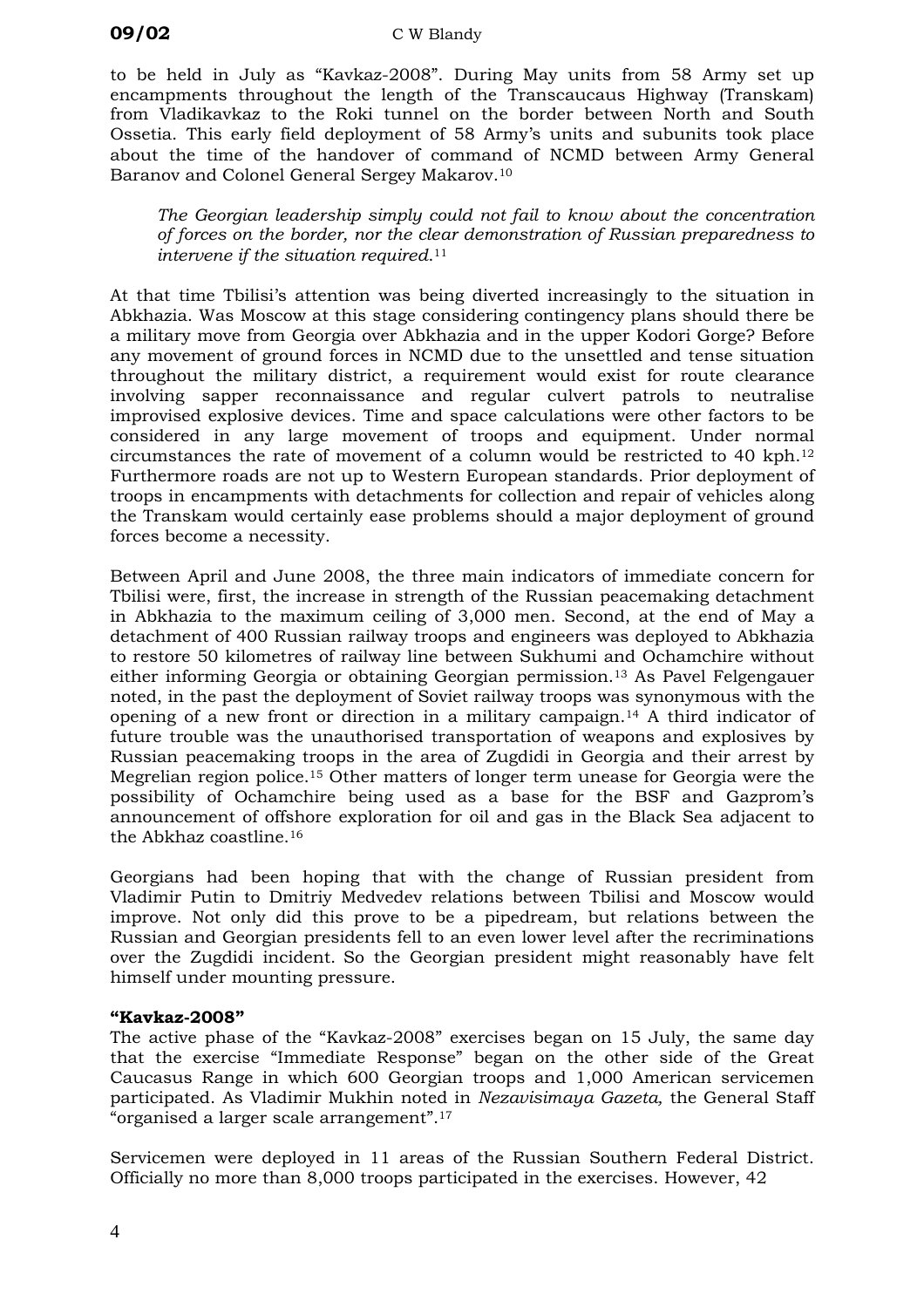Motor Rifle Division (MRD) in Chechnya, in a state of permanent readiness, could alone account for more than 15,000 servicemen. Fully trained servicemen from 58 Army stationed in Vladikavkaz, two mountain brigades based in Dagestan and Karachayevo-Cherkessia and 7 Mountain Division of the Airborne Forces also took part. Subunits from 76 Airborne Division from Pskov were flown to Mozdok to take part in the same exercise. From Volgograd the assault regiment of 20 motor rifle division (MRD) was also dispatched to Krasnodar kray.[18](#page-14-17) Federal border troops and internal troops were also involved. Retired Lieutenant General Yuriy Netkachev, who had commanded an army in the North Caucasus and was later a deputy commander of the Group of Russian Forces in the Transcaucasus, considered that the number of troops on exercise "Kavkaz-2008" had officially been understated so that there was no obligation to invite international observers. [19](#page-14-18)

Netkachev said that the exercises would cover practically all the mountain passes of the Great Caucasus Range along the length of the Russo-Georgian border including the Rokskiy pass (Roki tunnel) and Mamisonskiy pass further to the West. The General Staff confirmed that on the passes considered to be 'problematical' from a security viewpoint, Russian servicemen participating in "Kavkaz-2008" would be given exercise-combat tasks of '*blokirovaniye*', detecting, isolating and destroying bandit formations.[20](#page-14-19) Table 1 details the major routes over the great Caucasus Range and the series of minor mountain passes which lie on either side of the Transkam.

|                        | West                                                    | <b>West Central</b>                              | <b>East Central</b>                                               | East                                                  |
|------------------------|---------------------------------------------------------|--------------------------------------------------|-------------------------------------------------------------------|-------------------------------------------------------|
| <b>Highways</b>        | Sukhum<br>Military<br>Highway                           | Ossetian<br>Military<br>Highway                  | Transkam                                                          | Georgian<br>Military<br>Highway (GMH)                 |
| Main<br><b>Routes</b>  | <b>Cherkessk</b><br>Klukhori<br>Teberda<br>Kodori Gorge | Alagir<br>Verkhniy Zaramag<br>Mamison<br>Kutaisi | Alagir<br>Nizhniy Zaramag<br>Roki tunnel<br>Tskhinvali            | <b>Vladikavkaz</b><br>Verkhniy Lars<br><b>Thilisi</b> |
| Main<br><b>Passes</b>  | Klukhorskiy                                             | Mamisonskiy<br>(2820m)                           | Rokskiy tunnel                                                    | Krestoviy<br>$(2388 \text{ m})$                       |
| Minor<br><b>Passes</b> |                                                         | Gurdzuaftsag<br>Gebeaftsag                       | Kutkh<br>Bakhfandag<br>Zekarskiy<br>Dzedo<br>Kudarskiy<br>Kozskiy | East of Roki<br><b>GMH</b><br>unnamed pass<br>Truso   |

**Table 1 – Highways, Routes and Passes over the Main Caucasus Range**[21](#page-14-20)

Appendix 1 contains an outline of activities duyring "Kavkaz-2008". The exercises were mainly subunit manoeuvres, but not ones that exercised the command functions of higher headquarters in the military district. (Exercising this higher level might have avoided some of the criticism that was directed at formation commanders and above in the FDW.) There was, however, also a large naval and amphibious landing element to "Kavkaz-2008", which included the large assault ship (BDK) "Tsezar' Kunikov" of the Black Sea Fleet (BSF). Such amphibious task force exercises just off the Black Sea coast would be another form of pressure on the Georgian president.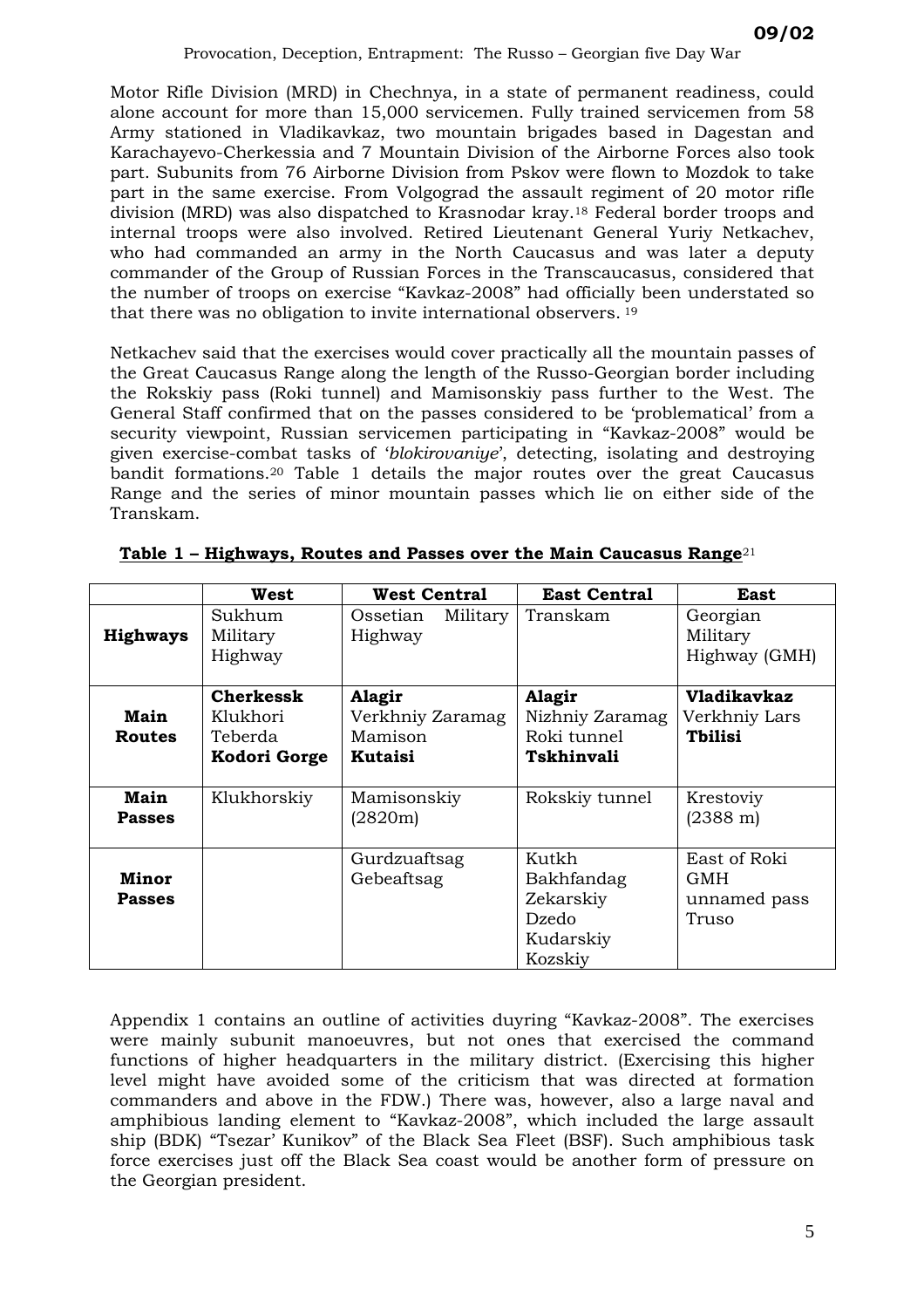More was to come. Reliable sources in Abkhazia were talking about an impending attack on Georgian forces in the upper Kodori Gorge, the one remaining area which was under the jurisdiction of Tbilisi.<sup>22</sup> Some gave a time frame for the attack as the middle of August 2008, but others went further, giving firmer details of who, where and when Georgian subunits would be attacked. "In short Russian troops are in a state of readiness and wait only for the order. From somebody."[23](#page-14-22)

"General Netkachev considered that troops who had arrived on the Russo-Georgian border could stay there for a long time."[24](#page-14-23) For the Georgian leadership, this would undoubtedly have been a significant point, increasing pressure in both Abkhazia and South Ossetia. The menace of a heavily-armoured force sitting along the Transkam, positioned between Nizhniy Zaramag and the entrance to the Roki tunnel could have given encouragement to the South Ossetians to step up their campaign against Tbilisi and increase nocturnal raids and small arms fire.

Another factor which could have been instrumental in giving the South Ossetian population encouragement to step up activity was the fact that elements of the Chechen-manned Battalion Vostok (East) had served repeated three month tours of duty over the previous 18 months in deployments to the unrecognised republic.[25](#page-14-24) Under the original Dagomys Accords the scale of peacemaking forces was one Russian battalion, one Georgian battalion and one South Ossetian battalion commanded by a North Ossetian. The overall commander of the composite peacemaking force was a Russian. It seems strange that elements of a battalion such as Vostok with a somewhat dubious reputation should have been deployed in South Ossetia, unless of course it was made on the basis that the detachment could make life difficult for Georgians: Georgians have always had a degree of wariness with regard to the Chechen.

Small arms fire between Georgians and South Ossetians gave way to the use of mortars and grenade launchers on the night of 1 August, and the unofficial fighting escalated from then until 6 August.

### **Deception and Entrapment**

The introduction to the report by Amnesty International on the Georgian-Russian Conflict, *Civilians in the Line of Fire,* published on 18 November 2008 highlighted the difficulties of obtaining an objective view of the situation:

*The conflict was characterised from the outset by misinformation, exaggeration, in reports of the scale of fighting and numbers of casualties and sometimes wildly conflicting accounts of the same events... While the exact circumstances surrounding the onset of hostilities on 7 August remain the subject of dispute, all sides have declared their actions to be "defensive" even when civilians on the other side have born [sic] the brunt of their military operations... Nevertheless, numerous alleged facts and figures have been extremely difficult to independently verify*.[26](#page-14-25)

It would be much harder for the Georgian leadership to make reliable assessments at the time, with confusion about the timing and locus of any potential Russian 'attack' – Abkhazia or South Ossetia? – though they had long expected such an event.

"Kavkaz-2008" officially ended on 4 August. The possibility cannot be discounted that the Georgian military became aware of subunits such as those from 76 (Pskov)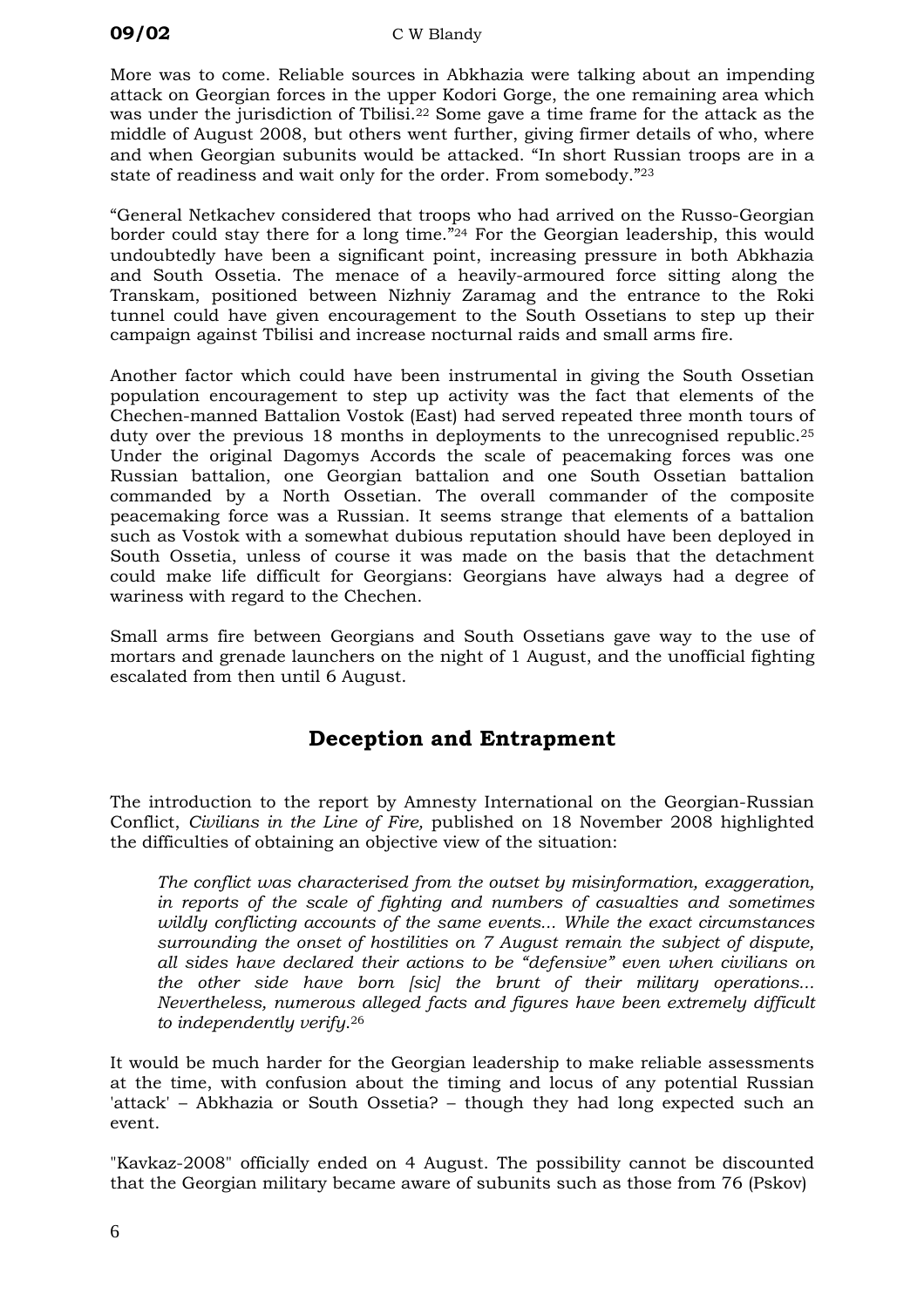Airborne Division returning to their permanent peacetime locations, particularly if the military departure airfield was at Mozdok: a large number of Georgians lived in Vladikavkaz,[27](#page-14-26) and 'blue beret' transport could hardly pass by unnoticed. Aleksandr Gol'ts also noted that all the officers of the division on returning from the exercise had been granted leave.[28](#page-14-27) It would appear that some subunits of 42 MRD also returned to their base locations in Chechnya. It will be remembered that this divison was one of the first formations to be completely manned by contract servicemen: it also included the two Chechen-manned West and East Battalions. Subunits of 42 MRD would probably have returned to Chechnya via Alagir – Beslan – Nazran'- Khankala on their journey eastwards: only to return to South Ossetia on 8 August 2008 by the same route in reverse.[29](#page-14-28)

Such factors as these would naturally have been taken into account in any plan for a Georgian operation to retake Abkhazia or South Ossetia. Not all NCMD subunits would have returned directly to barracks, however. Lieutenant Maksim Timov joined 135 Motor Rifle Regiment (MRR) at Prokhladnyy garrison straight from the Yekaterinburg Higher Artillery Command School. His diary read: "*1st August arrival in regiment, 6th August in the field and 8th August already en route to South Ossetia*".[30](#page-14-29)

With a battalion of 500 men from 135 MRR forming the Russian contribution to the peacemaking force based in Tskhinvali, it is likely that the parent regiment would have a contingency plan for reinforcement should matters go badly wrong. The escalation in exchanges of fire from 1-6 August may well have triggered this procedure to reinforce the beleaguered battalion. The critical day was 7 August.

On the morning of 7 August the news appeared that the South Ossetian leader Eduard Kokoyty had abandoned the South Ossetian capital and was preparing to command wide-ranging combat operations from Dzhava where volunteers from Russia were already beginning to assemble.[31](#page-14-30) At 1150 hrs President Saakashvili ordered the commencement of an artillery bombardment on Tskhinvali.[32](#page-14-31) During the second half of the day President Saakashvili ordered the Georgian military to stop firing. Later, TV showed the Georgian leader agreeing to negotiations under any format and proposing to Russia a guarantee allowing South Ossetia the widest possible autonomy within Georgia.[33](#page-14-32) The commander of the composite peacemaking forces, Marat Kulakhmetov, announced that the sides had ceased firing, but firing had not in fact ceased. At 2330 hrs Georgian artillery again opened mass intense fire on Tskhinvali.[34](#page-14-33)

The Georgian government's defence for their action was based on information that a Russian force had entered the Roki tunnel. Even taking account of the difficulty of gaining reliable information, it is perhaps worth noting that:

*Judging as a whole, there was absolutely accurate information about the start of the Georgian intervention: yet on the night of 7 August 135 MRR of 58 Army received the order to move out to Tskhivali – that is a few hours before the beginning of the Georgian intervention. Of course Mikhail Saakashvili committed his main mistake not on 7 August at 1150 hrs in the morning, when the order was issued to begin firing on Tskhinvali with large-calibre guns. And not even at daybreak on 8 August, at 0420 hrs when infantry stormed into the town. His main mistake was in the fact that he had not grasped the fact that South Ossetia and Abkhazia were self-sustaining*. [35](#page-14-34)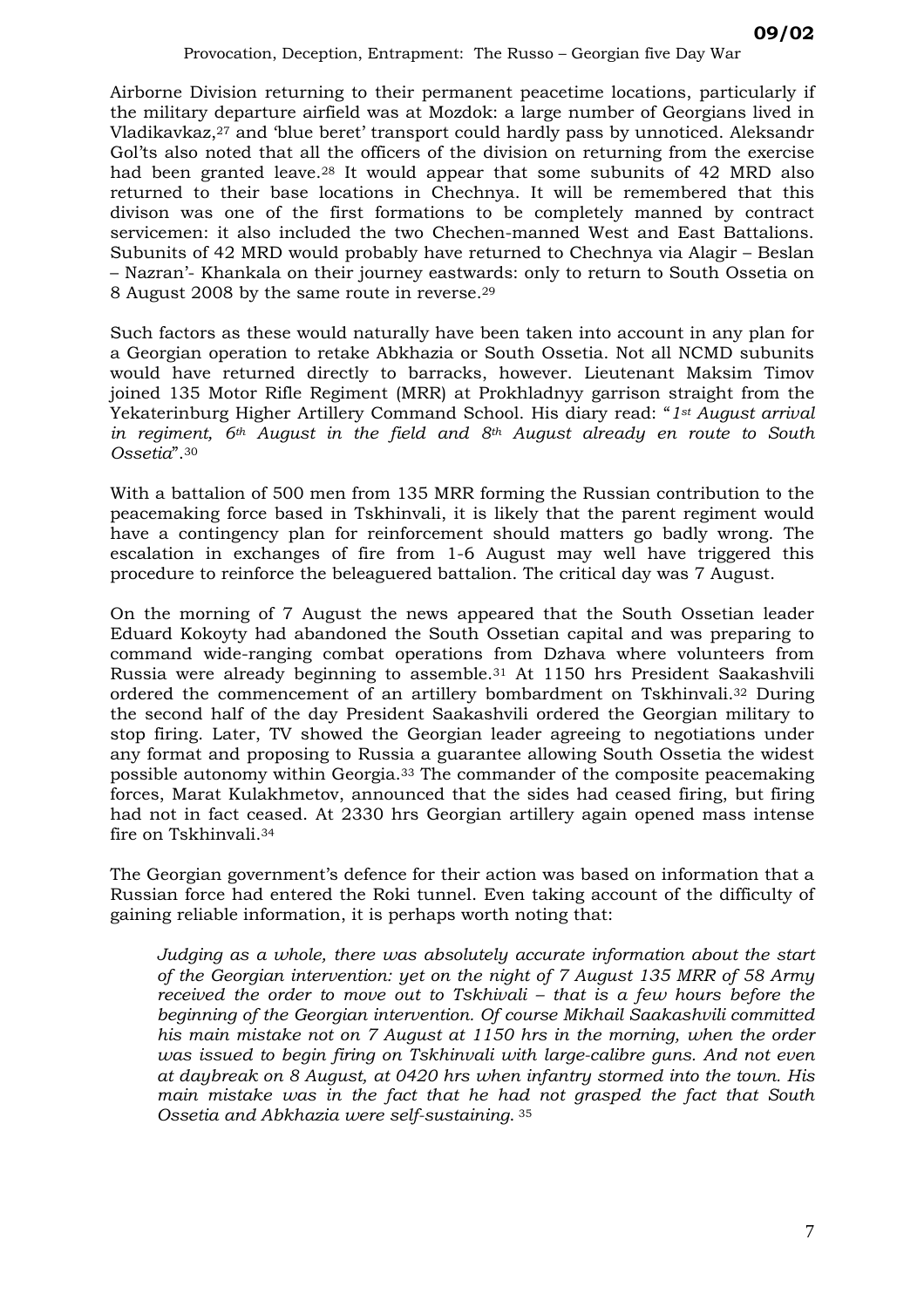#### **Map 2 – South Ossetia**[36](#page-14-35)



Whether Russian forces had entered the tunnel before the official Georgian bombardment of Tskhinvali or not, the fact remains that under President Saakashvili Georgian forces had in fact prepared for an intensive operation against South Ossetian forces with the deployment of two brigades to Gori. Sadly, the Georgian president had miscalculated and ignored the advice of his military staffs. By 15 September international public opinion had shifted: "Washington is beginning to suspect that Saakashvili, a friend and ally, could in fact be a gambler – someone who triggered the bloody five day war and then told the West bold-faced lies"*.*[37](#page-14-36) Since then, international media have tended to highlight Georgia's aggression.[38](#page-14-37)

There can be little doubt that President Saakashvili's inflammatory style, expressions of nationalism and precipitate action served to remind the Abkhaz and South Ossetians of Georgian 'imperialism'. However, it should not be forgotten that Moscow had certainly fostered and encouraged Sukhumi's and Tskhinvali's separatist aspirations to the detriment of the Georgian state. Any form of reconciliation between Tbilisi and Sukhumi or between Tbilisi and Tskhinvali must now be regarded as defunct. The unrecognised republics of Abkhazia and South Ossetia to all intents and purposes have become dependencies of the Russian Federation.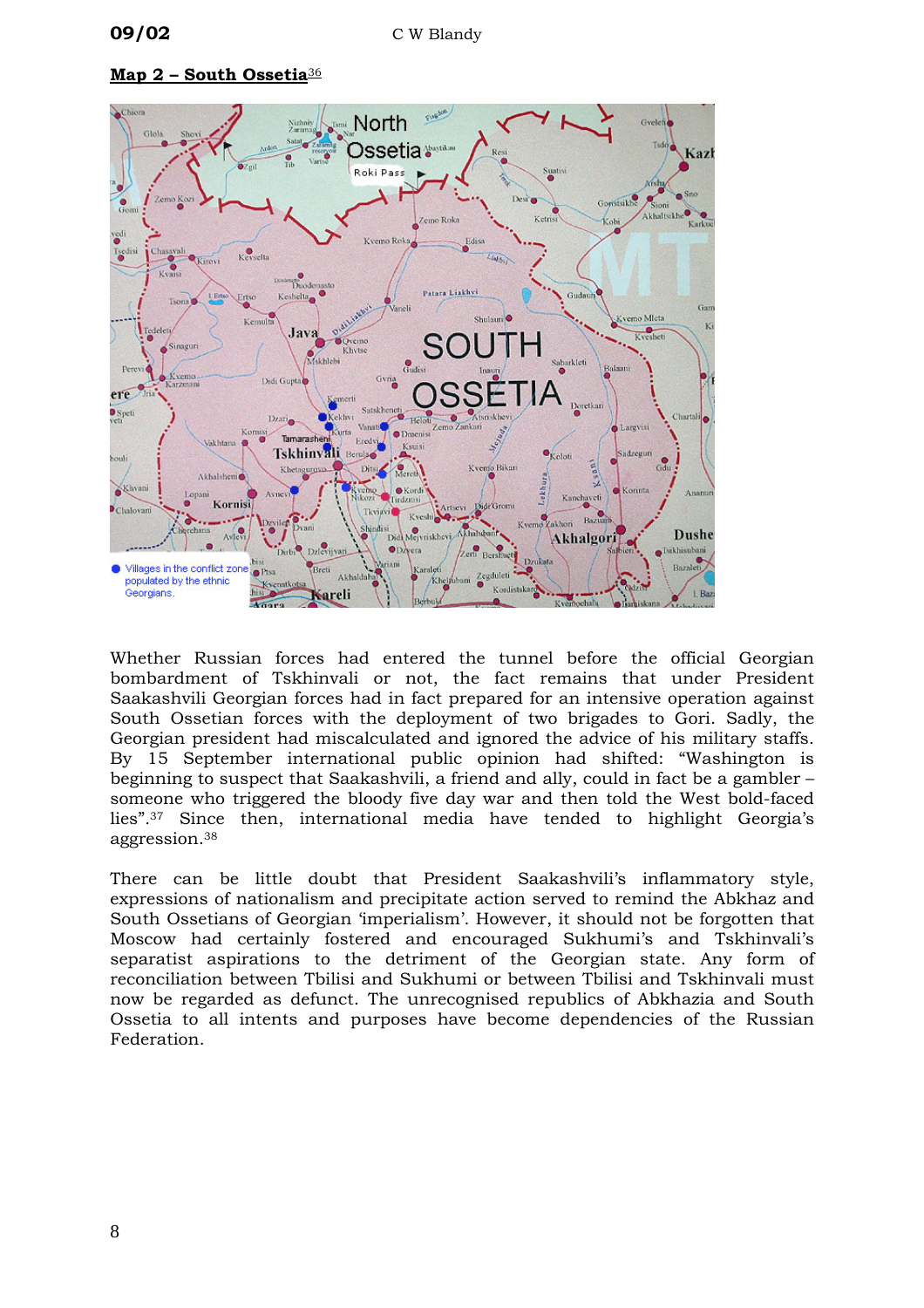#### **The Future**

#### **Digging In**

#### *South Ossetia*

It will be interesting to see whether there will be an influx of Ossetians from North Ossetia.

*Only a few kilometres but on that side of the Caucasus mountains, having passed through the Rokskiy tunnel, everything is different. Different climate, different landscape, different vegetation. Warmer, more beautiful, richer. Although for me in spirit the beauty of the North Ossetian landscapes are braver, graphic and fantastically diverse. But here, on the South Ossetian side, on the southern slope of the Caucasus mountains - of course a little corner of heaven*.[39](#page-14-38)

Will there be a reversing of the events of February 1944 when Ossetians were moved north from South Ossetia to replace the Ingush who had been deported en masse with their Chechen cousins to Central Asia? Whilst there is a grave shortage of workable arable land in the North Caucasus, it could perhaps enable the authorities to allow the Ingush to return to Prigorodnyy rayon.[40](#page-14-39)

#### *Abkhazia - Ochamchire*

Moscow has wasted no time in securing a stronger hold on Abkhazia, with moves toward using the harbour at Ochamchire on the Black Sea coast. The official reason given by the Russian naval staff for this move was to create a naval base to counter the threat of diversions and terror acts on the part of Georgian special services.[41](#page-14-40) Another factor is undoubtedly the future basing of the BSF: the treaty with Ukraine on the use of Sevastopol' expires in 2017. The Russian naval staff acknowledges that the transition of Ochamchire into a base for warships will require not a little volume of work. It will be necessary to create an infrastructure for the shore base, to include technical maintenance and repair facilities, port protection, moorings and anchorages for both large and small craft, including various classes of landing craft, launches and naval trawlers.[42](#page-14-41)

There have been questions as to why the Russian naval headquarters is directing its plans towards Ochamchire and not Sukhumi. Sergey Shamba, the Abkhaz Foreign Minister, believes the selection of Ochamchire was due to the fact that it used to be a harbour and post for border troops. The Georgian view was that the "creation of a naval base at Ochamchire was part of the Russian occupation plan".[43](#page-14-42) Opinions vary as to the depth of water in Ochamchire Bay.[44](#page-14-43)

#### *Abkhazia – Gudauta*

As well as a naval base, an aviation grouping will appear at the 'Bombor' aerodrome by Gudauta. In Soviet times practically all types of aircraft including fighters and heavy lift transport aircraft were based here.<sup>45</sup> According to the Chief of the Russian General Staff and first deputy minister of defence Army General Nikolay Makarov, the strength of Russian servicemen at the Gudauta base is 3,700, belonging to 131 Maykop MR Brigade under the command of Colonel Sergey Chebotarev. They will carry out their duties throughout the whole territory of Abkhazia including the Kodori Gorge.

*Construction is happening at an intensive pace. It is planned by 2010 to construct a base according to the last word in technology. And meanwhile the*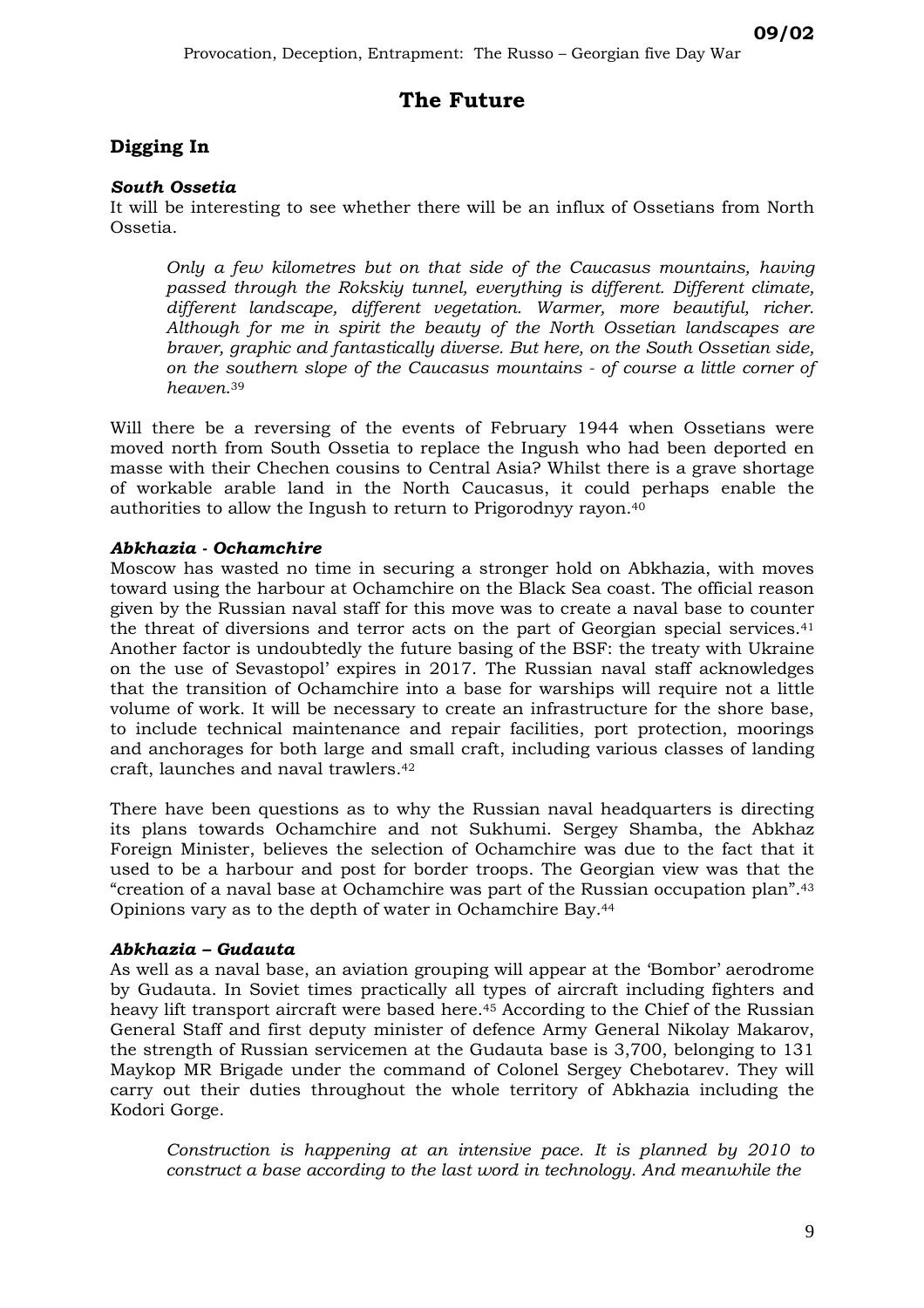*servicemen of NCMD live in tents. In the period from 18 August to 20 September the whole brigade left its permanent base at Maykop and deployed to Gudauta. Today, two MR battalions cover Inguri and in the Kodori Gorge one reinforced MR company. The remainder of the brigade are permanently based in Gudauta. Much engineer work is being undertaken in Gal'skiy rayon and in the Kodori Gorge to clear mines, ditches, remove obstacles and repair bridges. The work is being carried out by two engineer sapper battalions with two excavator detachments from 20 Division NCMD and a brigade from the Volga-Ural MD.*[46](#page-14-45)

#### *Sensitive Border Areas*

There are a number of border areas between the North and South Caucasus where ethnic groupings could be used by Russia to exert pressure on Georgia and Azerbaijan using the tool of Russian citizenship, as happened in South Ossetia and Abkhazia. Box 1 below outlines potential problems of this kind. Perhaps of greatest importance is the need for the Nagorno-Karabakh issue to be settled once and for all between Armenia and Azerbaijan. There is also the need for Tbilisi to be more sensitive in its relations with Armenians resident in Samtskhe-Dzhavakheti.[47](#page-14-46)

#### **Box 1 – Cross Border Span of Ethnic Groups**

**Avars in Georgia** There are some 15,000 Avars still awaiting transfer and resettlement from the Kvareli region of Georgia to Yuzhno-Sukhokumysk in the north of Dagestan west of Kizlyar since 1992. Tbilisi was to cover the practical costs of resettlement.[48](#page-14-47)

**Lezgin refugees from Dagestan in Kakheti region of Georgia** Since October 2008 dozens of ethnic Lezgin refugees have sought refuge in Kakheti region in three Lezgin populated villages of Kvareli rayon, namely Tivi, Saruso and Chantliskure. The Lezgins wanted to avoid the military call-up in Dagestan and also to get away from the worsening security situation in Makhachkala and Dagestan as a whole. Some Lezgins were born in Georgia and have dual nationality.[49](#page-14-18)

**Chechen Kistin, Chechens, Separatists and Followers of Radical Islam** The Pankisi Gorge was used by anti-Russian groups during the 2nd Chechen War. A reccurrence could bring Russian armed interference.[50](#page-14-21)

**Lezgins separated by Russo-Azerbaijan Border** This has been a long standing problem. There is a need to resolve the problems caused by the Lezgins who live on both sides of the Dagestan – Azerbaijan border.[51](#page-14-22) The Lezgin issue could be used by Moscow to exert pressure on Baku.

#### **More Trouble to Come**

The paper summarises some of the military events in the run up to the FDW, with the aim of showing the difficulties of reliable decision making at the time and possible future trigger points.

Russia's relations with all countries in the region have changed. Georgians will not accept annexation of Abkhazia and South Ossetia by Russia. Such blatant examples of forceful annexation will fester in the proud Georgian mind and lead to diversionary action by Georgian special services or other hotheads and the threat of future war. One foolhardy incident from any of the parties involved could precipitate Russian punitive action and further destabilise the whole region, particularly once the winter snows disappear and movement in mountain terrain becomes easier.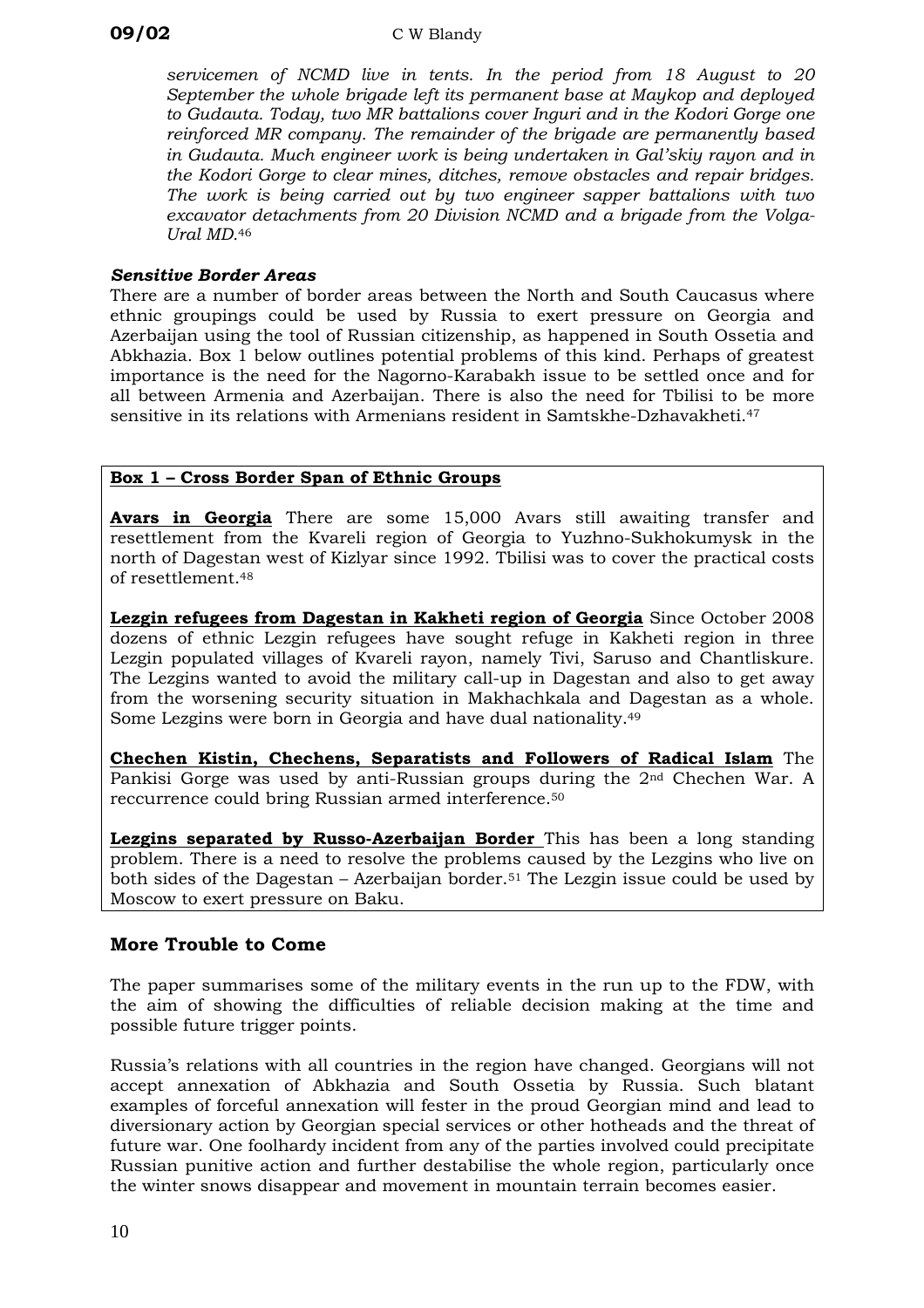#### **Appendix 1 "Kavkaz-2008"**[52](#page-14-23)

- BDK "Tsezar' Kunikov" of the BSF participated. For command and control purposes in the amphibious assault phase a mobile headquarters was embarked on the BDK. From Novorossiysk naval base the BDK proceeded to Cape Maliy Utrish, the designated embarkation area for the leading detachment of naval infantry from Novorossiysk naval base which completed a 120 km march there. Having loaded combat equipment on board, the BDK set sail to a rendezvous with nine ships and vessels of a naval amphibious task force from the BSF. Having shaken down and successfully completed the first phase of the exercise the task force moved to an amphibious tactical assault area on 24 July.
- Naval infantry, ships' crews and aviation of the BSF and the Caspian Flotilla provided support to NCMD troops operating along the coast. In the course of the training exercise ships of the BSF carried out a tactical amphibious landing in the zone of combat operations. The fleet provided naval gunfire support[53](#page-14-24) for the amphibious assault landing. Having captured the bridgehead, naval infantry with artillery support isolated and destroyed bandit formations on the coast. Organisation of coastal defence followed.
- Over in the east of NCMD similar amphibious landings from the Caspian Flotilla took place on the Russian Caspian coast on 23 July.[54](#page-14-48)
- On the territory of Krasnodar kray a battalion tactical exercise took place with live firing with subunits of the assault regiment of the Volgograd motor rifle formation [20 MRD]. Having completed a combined march to the exercise area and engineer positions, the *desantniki* isolated a bandit formation and in coordination with federal border service organs and the North Caucasus regional command of internal troops destroyed the bandit formation.
- Subunits of the Budennovsk motor rifle brigade [205 Separate MR Brigade] in the Niklo-Aleksandrovskiy training area exercised as part of a combined troop grouping in the destruction of a bandit formation and setting up military control of the liberated territory.
- Subunits of the separate motor rifle brigade (mountain) [33 Separate MR Brigade (Mountain)] based in Botlikh (Dagestan) carried out reconnaissance-sweep operations and successive isolation and destruction of a bandit formation in forested-mountainous terrain in coordination with internal troops and border organs.
- Subunits of the separate motor rifle brigade (mountain) [34 Separate MR Brigade (Mountain)] based at Zelenchukskaya (Karachayevo-Cherkessia] in the course of a company tactical exercise stealthily moved into a forested-mountainous location in the area of an isolated bandit formation and conducted a sweep for and destruction of terrorist groups, and pursuit of bandit groups attempting to break out of the isolated area. After the series of tactical exercises in the mountain passes *desantniki* completed a several kilometre march to the Dar'yal training area (North Ossetia – Alania) and Sernovodsk training area (Stavropol' kray) where fortification of positions was carried out. In the course of a battalion live firing exercise conducted with artillery fire support, front and army aviation *desantniki* worked through the questions of isolating a bandit group's area followed by pursuit and destruction. Bombs and artillery strikes were inflicted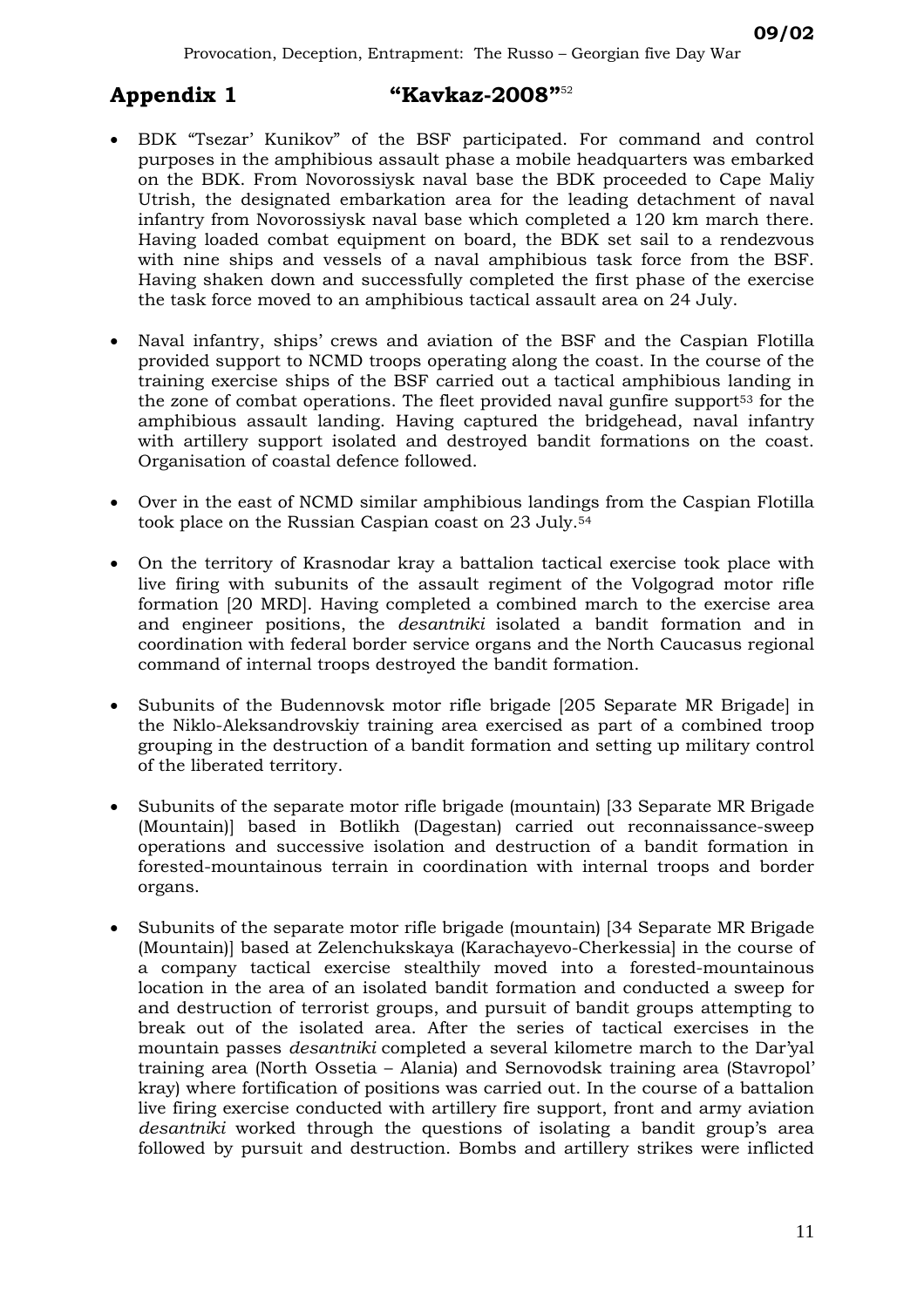#### **09/02** C W Blandy

on a collection of *boyeviki* with the aim of preventing their breaking through the battalion battle order.

- At Dal'niy (Dagestan) a battalion tactical exercise with live firing was carried out by subunits of the Buynaksk motor rifle brigade [136 Separate MR Brigade]. Brigade subunits completed a march to the exercise area and in the course of the battalion tactical exercise smashed and forced out a bandit formation from its area of operation. Motor-riflemen were supported by fighter aircraft and army aviation helicopters.
- On the Molkino training area (Krasnodar kray) *desantniki* discovered and isolated a large bandit formation in a forest area.
- Subunits of the motor rifle regiment of the Vladikavkaz formation having completed a march to the area of the Rokskiy pass carried out operations for repulsing bandit formations breaking through the state border.
- In Ingushetia subunits of a motor rifle regiment carried out a training combat task against terrorists attempting to capture a populated point. The terrorist group was isolated and destroyed by a motor rifle battalion.
- Having completed a march to the area of the Mamisonskiy pass, a battalion of the Prokhladnyy motor rifle regiment [135 MRR] isolated and destroyed bandit formations attempting to break through onto Russian territory.
- Special-tactical exercises included different logistic and administrative subunits – rear, technical, medical and others. At the Tarskoye training area in North Ossetia a special-tactical exercise was carried out by a special-designation medical detachment belonging to NCMD permanently based at Rostov-on-Don.
- A tactical exercise with live firing was carried out by subunits of the NCMD Buynaksk separate motor rifle brigade [136 Separate MR Brigade]. In the scenario a bandit formation up to 300 *boyeviki* captured a populated point. At the Dal'niy training area (Dagestan) subunits of the motor rifle brigade, nominated for dealing with anti-terrorist tasks in conjunction with federal internal troops subunits, isolated the populated point inflicting strikes from artillery formations and army aviation helicopters. As a result of the combined operations of the brigade and subunits of internal troops the enemy was dispersed and destroyed.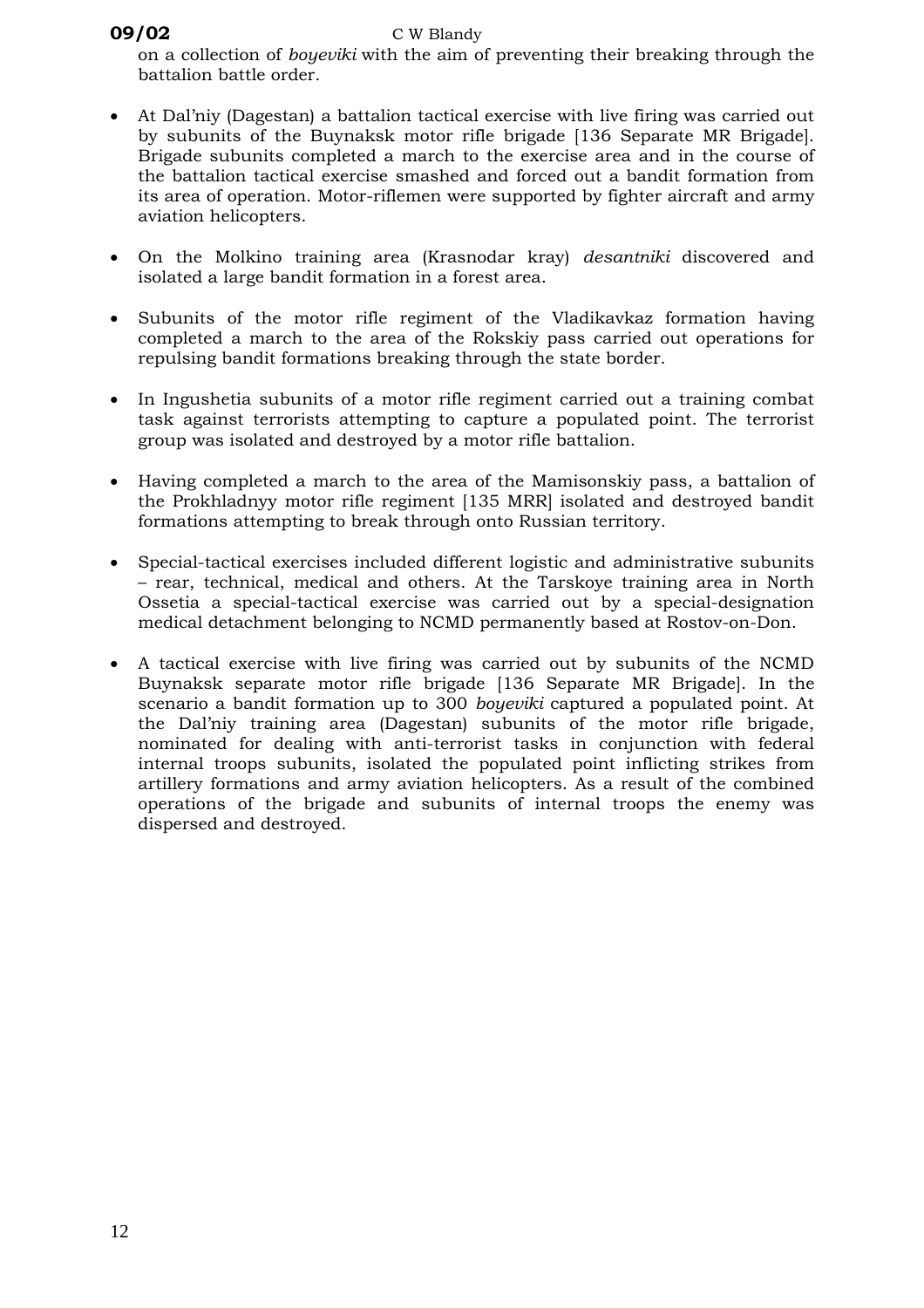#### **Endnotes**

<span id="page-14-44"></span><span id="page-14-15"></span><span id="page-14-14"></span><span id="page-14-0"></span> $\overline{a}$ <sup>1</sup> [http://www.iwpr.net/?p=rca7s=f&o=346545&apc\\_state=henh](http://www.iwpr.net/?p=rca7s=f&o=346545&apc_state=henh) Institute for War and Peace Reporting, *Reporting Central Asia* No 549 5 September 2008, "Moscow Fails to Win over Regional Allies" by Lola Olimova. See also Stephen J Blank "Georgia: The War Russia Lost" in *Military Review* November-December 2008 p42.

<span id="page-14-47"></span><span id="page-14-46"></span><span id="page-14-45"></span><span id="page-14-19"></span><span id="page-14-18"></span><span id="page-14-17"></span><span id="page-14-16"></span><span id="page-14-1"></span>2 Russian pressure on its neighbours is well documented. On Georgia, see C W Blandy *Georgia and Russia: A Further Deterioration in Relations*, ARAG Caucasus Series 08/22 July 2008: "Moscow's attempts to destabilise Georgia have neither stopped nor declined since Georgia became a sovereign republic. Moreover, the scale of provocation has increased since the USA's proposed establishment of a missile defence shield in Poland and the Czech Republic. Tension between the West and Russia has grown with Moscow's withdrawal from the Conventional Forces Europe Treaty, the Kosovan declaration of independence, and Russian opposition to the accession of Ukraine and Georgia to membership of the alliance at the recent NATO Bucharest summit", and furthermore, "Moscow's attempts to destabilise Georgia have not declined since the accession of President Medvedev".

<span id="page-14-22"></span><span id="page-14-21"></span><span id="page-14-20"></span><span id="page-14-2"></span><sup>3</sup> <http://www.novayagazeta.ru/data/2008/58/11.html> *Novaya Gazeta* 11 August 2008. "Chetyrekhstoronnyaya agressiya*"* by Yuliya Latynina. 4 Ibid.

<span id="page-14-23"></span><span id="page-14-3"></span>

<span id="page-14-4"></span>5 Ibid.

<span id="page-14-24"></span><span id="page-14-5"></span>6 Colonel General F F Gaivoronskiy and Colonel M I Galkin *Kul'tura Voyennogo Myshleniya*, Voyenizdat, Moscow 1991 p243. See also Blandy *Calculating Military Outcomes*, Soviet Studies Research Centre, AA24, February 1993, p11.

<span id="page-14-48"></span><span id="page-14-26"></span><span id="page-14-25"></span><span id="page-14-6"></span>7 See V A Lefebvre and G L Smolyan *Algebra Konflikta*, Moscow 1968; V A Lefebvre *Konflikhtuyshchiye Struktury,* Soviet Radio Publishing House, Moscow, 1973; Chapter 14 "Reflexive Control in Soviet Military Planning" by Clifford Reid in *Soviet Strategic Deception* ed Brian D Dailey and Patrick J Parker, Lexington Books, 1985.

<span id="page-14-29"></span><span id="page-14-28"></span><span id="page-14-27"></span><span id="page-14-7"></span><sup>8</sup> [http://www.redstar.ru/2008/08/13\\_08/4\\_06.html](http://www.redstar.ru/2008/08/13_08/4_06.html) *Krasnaya Zvezda* 13 August 2008 "Virus Vozhdizma*"* by Viktor Ruchkin. S I Ozhegov, *Slovar' Russkogo Yazyka*, Moscow 1978 p78 defines Vozhdism as: "A policy directed at the affirmation /confirmation of one person in the role of an indisputable or infallible leader". The article was divided into five sections: 1. History of Illness and Family Case-History; 2. Models of Behaviour; 3. Psychological Aspect; 4. Diagnosis; 5. Recommendations.

<span id="page-14-31"></span><span id="page-14-30"></span><span id="page-14-8"></span>9 Blandy *Georgia and Russia: A Further Deterioration in Relations*, ARAG, Caucasus Series 08/22, July 2008, p5.

<span id="page-14-33"></span><span id="page-14-32"></span><span id="page-14-9"></span><sup>10</sup> [http://www.redstar.ru/2008/06/04\\_06/1\\_03.html](http://www.redstar.ru/2008/06/04_06/1_03.html) *Krasnaya Zvezda* 4 June 2008 "V SKVO Novyy komanduyushchiy". Sergey Afanayevich Makarov was born on **19 September 1952** in the village of Nikolayevka, Smidovicheskiy rayon, Jewish Autonomous Oblast'. In

<span id="page-14-37"></span><span id="page-14-36"></span><span id="page-14-35"></span><span id="page-14-34"></span>**1974** graduated from the Blagoveshchensk Higher Tank Command School. Later commanded tank platoon, company; chief of staff – deputy commander of tank battalion in the Far East Military District; Group of Soviet Forces in Germany. After completion in **1987** of the Military Academy of Armoured Troops continued services in NCMD as chief of staff, deputy commander of a tank regiment; commander of a tank training regiment; commander of a separate motor rifle brigade; deputy commander of army combat training. In **1998** graduated from the General Staff Academy. In **1998-2000** Chief of Staff – First Deputy Army Commander in NCMD; Chief of Directorate – Deputy Head of the Interior Ministry Operational Headquarters for the North Caucasus seconded from the Ministry of Defence. From **2002** Army Commander in Moscow Military District. In **2002-2005** Deputy Commander of Troops of NCMD, Commander Forces in the North Caucasus. **2005-2008** Chief of Staff – First Deputy Commander Volga-Ural MD.

<span id="page-14-10"></span><sup>11</sup> [http://www.sovsekretno.ru/magazines/article/2015](http://www.sovsekretno.ru/magazines/article/2015 Sovershenno Sekretno 10/233) *Sovershenno Sekretno* 10/233, September2008, "Pobeda, kotoruyu my poterpeli" by Leonid Velekhov.

<span id="page-14-38"></span><span id="page-14-11"></span>12 C W Blandy *Chechnya: Federal Retribution 'Encirclement, Forceful Intervention & Isolation'* P34 CSRC March 2001 p87.

<span id="page-14-40"></span><span id="page-14-39"></span><span id="page-14-12"></span>13 Blandy *Georgia and Russia: A Further Deterioration in Relations*, ARAG, Caucasus Series 08/22, July 2008, p2.

<span id="page-14-43"></span><span id="page-14-42"></span><span id="page-14-41"></span><span id="page-14-13"></span><sup>14</sup> <http://www.novayagazeta.ru/data/2008/40/10.html> *Novaya Gazeta* No 40, 5 June 2008 "Konflikt dal'nego sledovaniya" by Pavel Felgengauer. See also Blandy *Georgia and Russia: A Further Deterioration in Relations* and Charles Blandy *Chechen Status – Wide Differences*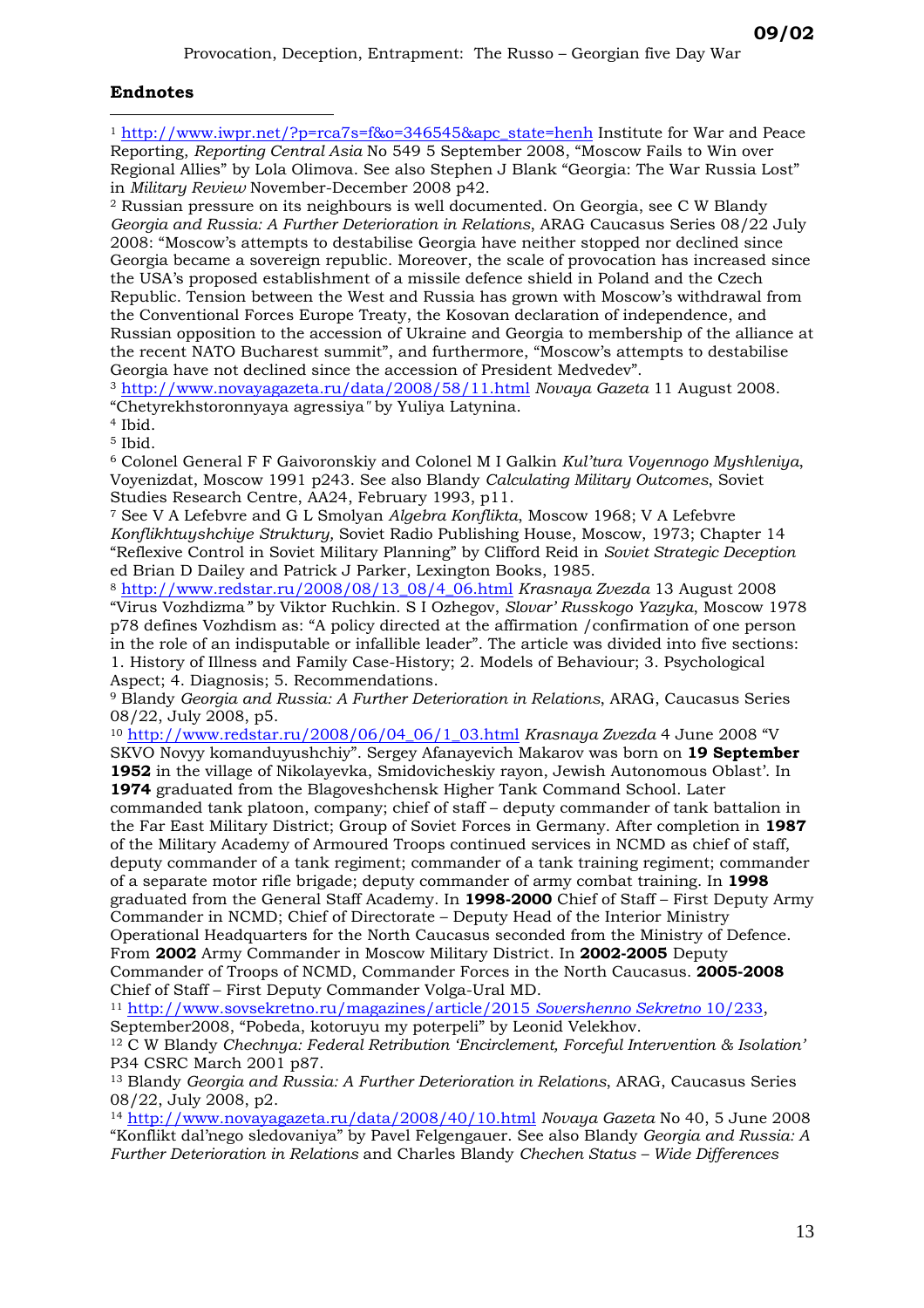$\overline{a}$ *Remain* P27, CSRC, February 1998, p22, Box 7 and p23, Map 1, Railway Bypass Route around Chechnya.

15 C W Blandy *Georgia and Russia: A Further Deterioration in Relations*, ARAG, Caucasus Series 08/22, July 2008, p2.

<sup>16</sup> [http://jamestown.org/edm/article.php?article\\_id=2373168](http://jamestown.org/edm/article.php?article_id=2373168) *Eurasia Daily Monitor* "Gazprom's move on Abkhazia: more reasons for Georgia to block Russia's WTO accession" by Vladimir Socor. See also Blandy *Georgia and Russia: A Further Deterioration in Relations*, ARAG, Caucasus Series 08/22, July 2008, p9.

<sup>17</sup> [http://www.ng.ru/regions/2008-07-18/1\\_peacemakers.html](http://www.ng.ru/regions/2008-07-18/1_peacemakers.html) *Nezavisimaya Gazeta* 18 July 2008, "Voinstvuyshchiye mirotvortsy*"* by Vladimir Mukhin.

18 Ibid.

19 Ibid

20 Ibid

21 Artur Tsutsiyev *Atlas Etnopoliticheskoy Istorii Kavkaza (1774-2004)* p107, Map 39 "Kavkazskiye Kommunikatsii*".*

22 On 25 July 2006 Georgia reasserted control of the upper Kodori Gorge with a combined presence of Interior Ministry troops with Defence Ministry support.

<sup>23</sup> [http://www.ng.ru/courier/2008-07-28/12\\_georgia.html](http://www.ng.ru/courier/2008-07-28/12_georgia.html) *Nezavisimaya Gazeta* 28 July 2008 "Voyna ne budyet" by Yuriy Karlenovich Simonyan.

<sup>24</sup> [http://www.ng.ru/regions/2008-07-18/1\\_peacemakers.html](http://www.ng.ru/regions/2008-07-18/1_peacemakers.html) *Nezavisimaya Gazeta* 18 July 2008.

<sup>25</sup> <http://zavtra.ru/cgi/veil//data/zavtra/08/771/33.html> *Zavtra* No 35, 27 August 2008 "Sulim Yamadayev 'Khoroshiy boy yeshche budyet'..." by Yuriy Kotenok. Yamadayev is commander of "Vostok".

<sup>26</sup> Amnesty International, *Civilians in the Line of Fire - The Georgian-Russian Conflict EUR* 04/005/2008, 18 November 2008, p6.

<sup>27</sup> <http://www.sovsekretno.ru/magazines/article/2015> *Sovershenno Sekretno* September 2008 "Pobeda, kotoruyu my poterpeli" by Leonid Velekhov. 28 Ibid.

<sup>29</sup> [http://www.redstar.ru/2008/09/17\\_09/2\\_02.html](http://www.redstar.ru/2008/09/17_09/2_02.html) *Krasnaya Svezda* 17 September 2008 page 2 "*Kuznetsy pobedi*" by Oleg Pchelov.

<sup>30</sup> [http://www.redstar.ru/2008/09/17\\_09/2\\_03.html](http://www.redstar.ru/2008/09/17_09/2_03.html) *Krasnaya Zvezda* 17 September 2008 "Ognennyy 'bal'" by Dmitriy Semenov.

<sup>31</sup> <http://kommersant.ru/doc.aspx?Docs1D=10119097print=true> *Kommersant' Vlast'* No 32, 18 August 2008 "Pyatidnevnaya voyna".

<sup>32</sup> <http://www.sovsekretno.ru/magazines/article/2015>. 33 <http://kommersant.ru/doc.aspx?Docs1D=10119097print=true>*.*

34 Ibid.

35<http://www.sovsekretno.ru/magazines/article/2015>. 36 <http://www.civil.ge/img2004/South-OssetiaMap.jpg>

<sup>37</sup> *Der Spiegel* 15 September 2008 "Did Saakashvili lie – The West Begins to Doubt Georgian Leader" by Spiegel Staff.

<sup>38</sup> See, for example BBC *File on 4,* 29 October 2008 "BBC investigates Georgian War Crimes in South Ossetia" by Tim Whewell; *Times Online* 9 November 2008 "Georgia fired first shot, say UK monitors" by Jon Swain,

<http://www.timesonline.co.uk/tol/news/world/europe/article5114401.ece>; *Russia: Other Points of View* 12 November 2008 *"*Saakashvili's Story is Sinking Fast" by Patrick

Armstrong, http://www.russiaotherpointsofview.com/2008/11/saakashvilis-st.html#more and "Georgia's Shameful Attack on South Ossetia" by Lira Tskhovrebova,

http://www.russiaotherpointsofview.com/2008/11/georgias-shameful-attack-on-southossetia.html#more; and *Washingtonpost.com* 18 November 2008 "Amnesty slams Georgia, Russia over war conduct" by Matt Siegel, The Associated Press,

[http://www.google.com/hostednews/ap/article/ALeqM5jOIOjZN-ncPz2NoXZd-7AdF1I-](http://www.google.com/hostednews/ap/article/ALeqM5jOIOjZN-ncPz2NoXZd-7AdF1I-LwD94HAU3G1)

IwD94HAU3G1.<br><sup>39</sup> <http://www.sovsekretno.ru/magazines/article/2015>.<br><sup>40</sup> C W Blandy *Whither Ingushetia*, CSRC Caucasus Series 06/03 January 2006 p3.<br><sup>41</sup> [http://www.ng.ru/politics/2009-01-27/1\\_flot.html](http://www.ng.ru/politics/2009-01-27/1_flot.html) *Nezavisimaya Gaze* 

2009,"Chernomorskiy flot dreyfuyet v Ochamchiru" by Yuriy Simonyan.

42 Ibid.

43 Ibid.

44 Simonyan (ibid.) says there is no deep water at Ochamchire, whilst Socor ([http://jamestown.org/edm/article.php?article\\_id=2373110](http://jamestown.org/edm/article.php?article_id=2373110) "Russia deploys railway troops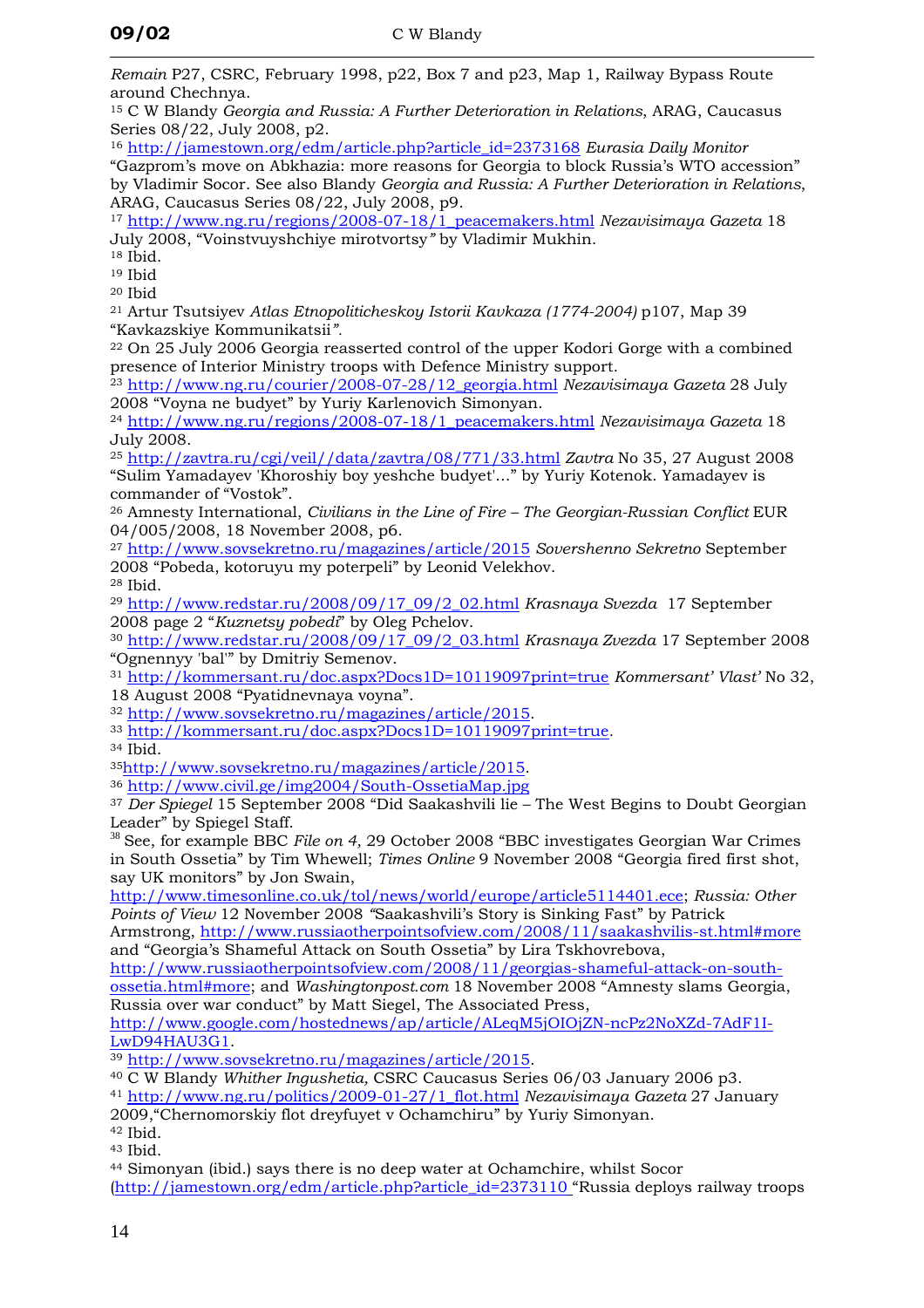$\overline{a}$ to Abkhazia") mentioned that Ochamchire during Soviet times had been a base for submarines utilising the deep waters of Ochamchire Bay.

<sup>45</sup> [http://www.ng.ru/cis/2009-01-30/1\\_abkhazia.html](http://www.ng.ru/cis/2009-01-30/1_abkhazia.html) *Nezavisimaya Gazeta* 30 January 2009 "Moskva prikroyet Abkhaziyu s vozdukha" by Yuriy Simonyan.

<sup>46</sup> [http://www.redstar.ru/2009/01/21\\_01/4\\_03.html](http://www.redstar.ru/2009/01/21_01/4_03.html) *Krasnaya Zvezda* 21 January 2009 "Garnizon v Gudaute" by Aleksandr Khrolenko.

<sup>47</sup> <http://www.politcom.ru/article.php?id=7578> *Politcom.Ru* 20 February 2009 "Armyanskiy faktor dlya Gruzii" by Sergey Markedonov.

48 C W Blandy *Pankisskoye Gorge: Residents, Refugees and Fighters,* P37 CSRC, March 2002, p4.

<sup>49</sup> *North Caucasus Weekly* Vol 9 Iss 46, 4 December 2008 "Lezgin Refugees from Dagestan Seek Refuge in Georgia's Kakheti Region" by Alexander Melikishvili.

[http://www.jamestown.org/programs/ncw/single/?tx\\_ttnews%5Btt\\_news%5D=34226&tx\\_t](http://www.jamestown.org/programs/ncw/single/?tx_ttnews%5Btt_news%5D=34226&tx_ttnews%5BbackPid%5D=169&no_cache=1) [tnews%5BbackPid%5D=169&no\\_cache=1](http://www.jamestown.org/programs/ncw/single/?tx_ttnews%5Btt_news%5D=34226&tx_ttnews%5BbackPid%5D=169&no_cache=1). 50 Blandy *Pankisskoye Gorge: Residents, Refugees and Fighters* P37 CSRC, March 2002, pp

16 to 20.

<sup>51</sup> [http://www.ng.ru/ideas/2009-01-28/7\\_dagestan.html](http://www.ng.ru/ideas/2009-01-28/7_dagestan.html) *Nezavisimaya Gazeta* 28 January 2009 "Kak nam reformirovat' Dagestan" by Mukhammed-Arif Sayki.

52 Mainly from [http://www.redstar.ru/2008/07/30\\_07/1\\_06.html](http://www.redstar.ru/2008/07/30_07/1_06.html) *Krasnaya Zvezda* 30 July 2008 "Eto nashi gory" by Aleksandr Khrolenko.

53 It would be of interest to know whether fire support was carried out in the direct fire role or by indirect fire.

<sup>54</sup> [http://www.redstar.ru/2008/07/25\\_07/1\\_01.html](http://www.redstar.ru/2008/07/25_07/1_01.html) *Krasnaya Zvezda* 25 July 2008 "Mezhdu dvukh morey" by Vladimir Pasyakin, Aleksandr Tikhonov.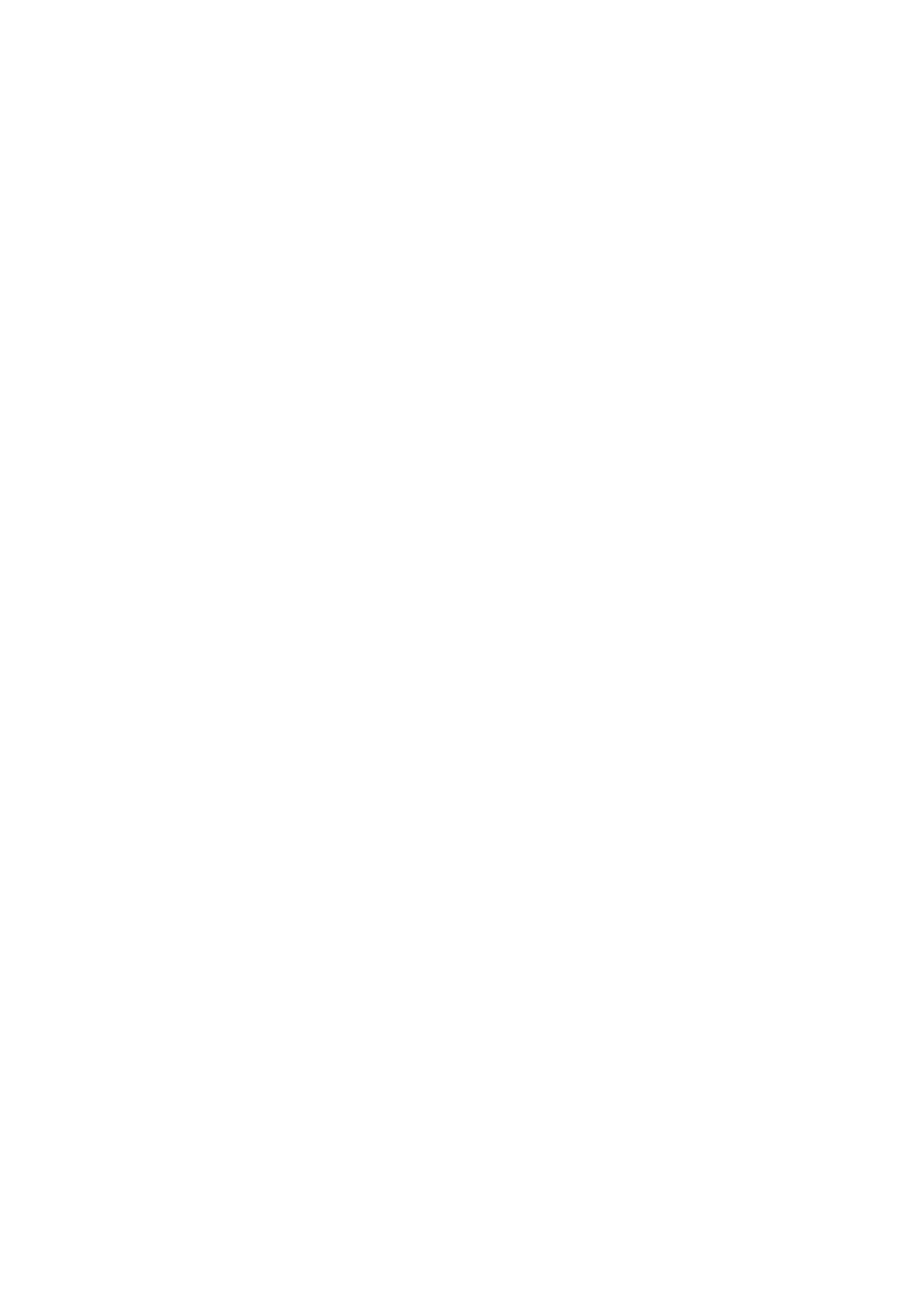## **Want to Know More …?**

See: *"Countdown to War in Georgia – Russian Foreign Policy and Media Coverage of the Conflict in South Ossetia and Abkhazia"* East View Press 2008, Managing Editor Ana K. Niedermaier

### **Disclaimer**

The views expressed in this paper are entirely and solely those of the author and do not necessarily reflect official thinking and policy either of Her Majesty's Government or of the Ministry of Defence.

ISBN 978-1-905962-63-1